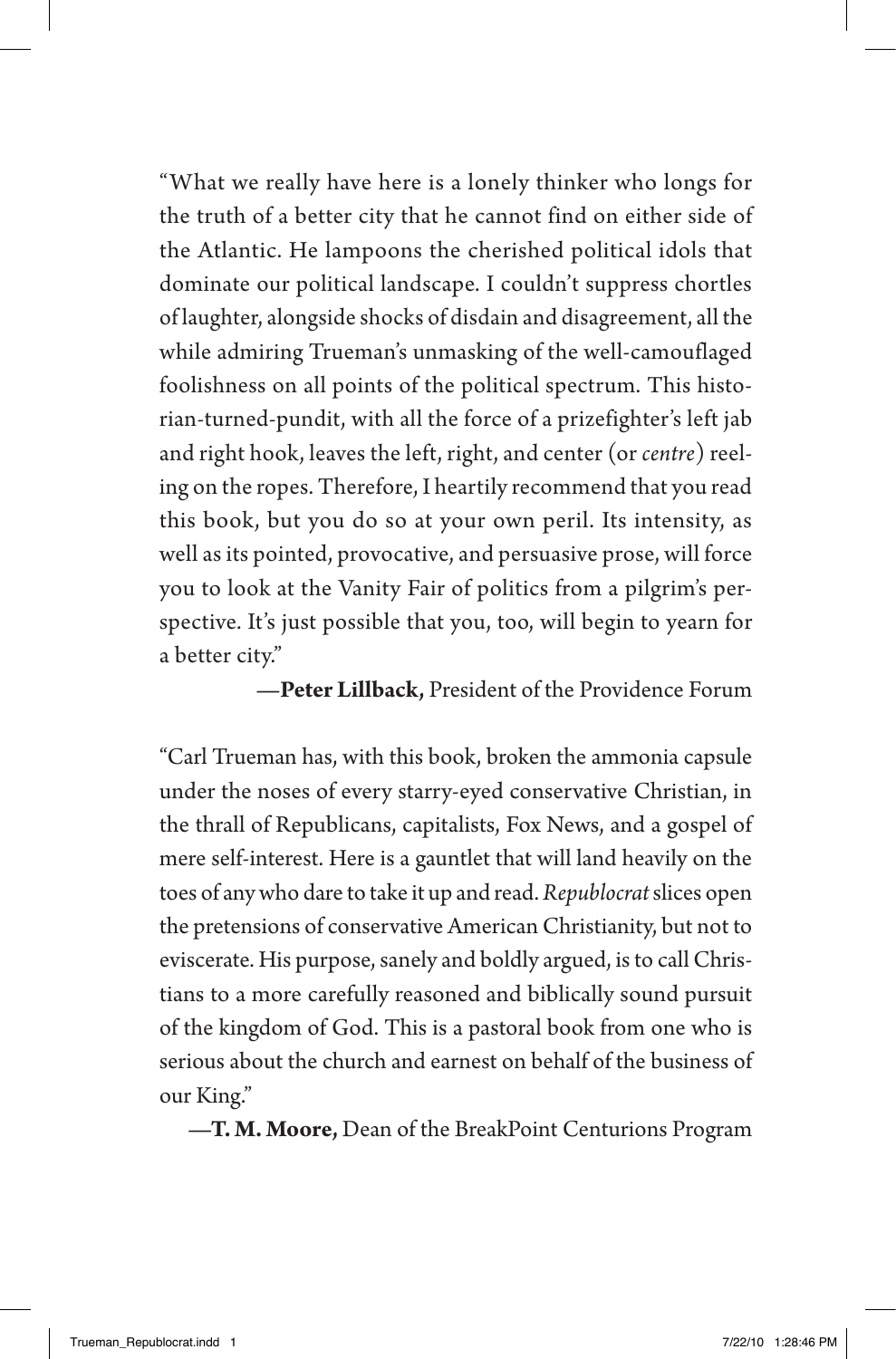"As Carl Trueman points out in his witty, provocative, and deeply well-informed way, the alliance of conservative Christianity with conservative (neoliberal) politics is a circumstance of our own context in U.S. politics—neither historically nor logically necessary. Tie the faith too closely to right-wing politics, and it's no wonder that younger Christians think they have to check out of orthodoxy when they move left of center politically. Regardless of one's own views, this book will delight, frustrate, and encourage healthy discussions that we have needed to have for a long time."

**—Michael Horton,** J. Gresham Machen Professor of Systematic Theology and Apologetics, Westminster Seminary California

"The disturbing alliance of conservative theology and right-wing politics is faced head-on in this timely and brave treatment by renowned historical-theologian and social commentator Carl Trueman. Even if readers disagree with Dr. Trueman's conclusions, the sharpness of his critique should disturb the most entrenched political consciousness, particularly if the foundations of conviction are shown to have little or no biblical support. Writing in a predictably provocative and forthright manner, Trueman pulls few, if any, punches. *Republocrat* is a timely and robust assessment of a vitally important issue and a cri de coeur for a reappraisal of the conservative church's current political alliance."

> **—Derek W. H. Thomas,** John E. Richards Professor of Theology, Reformed Theological Seminary

"Nothing like an outsider's eye to bring into focus the difficulty of relating conservative politics with conservative Christianity. Relating political parties and their agendas to biblical teaching has rarely been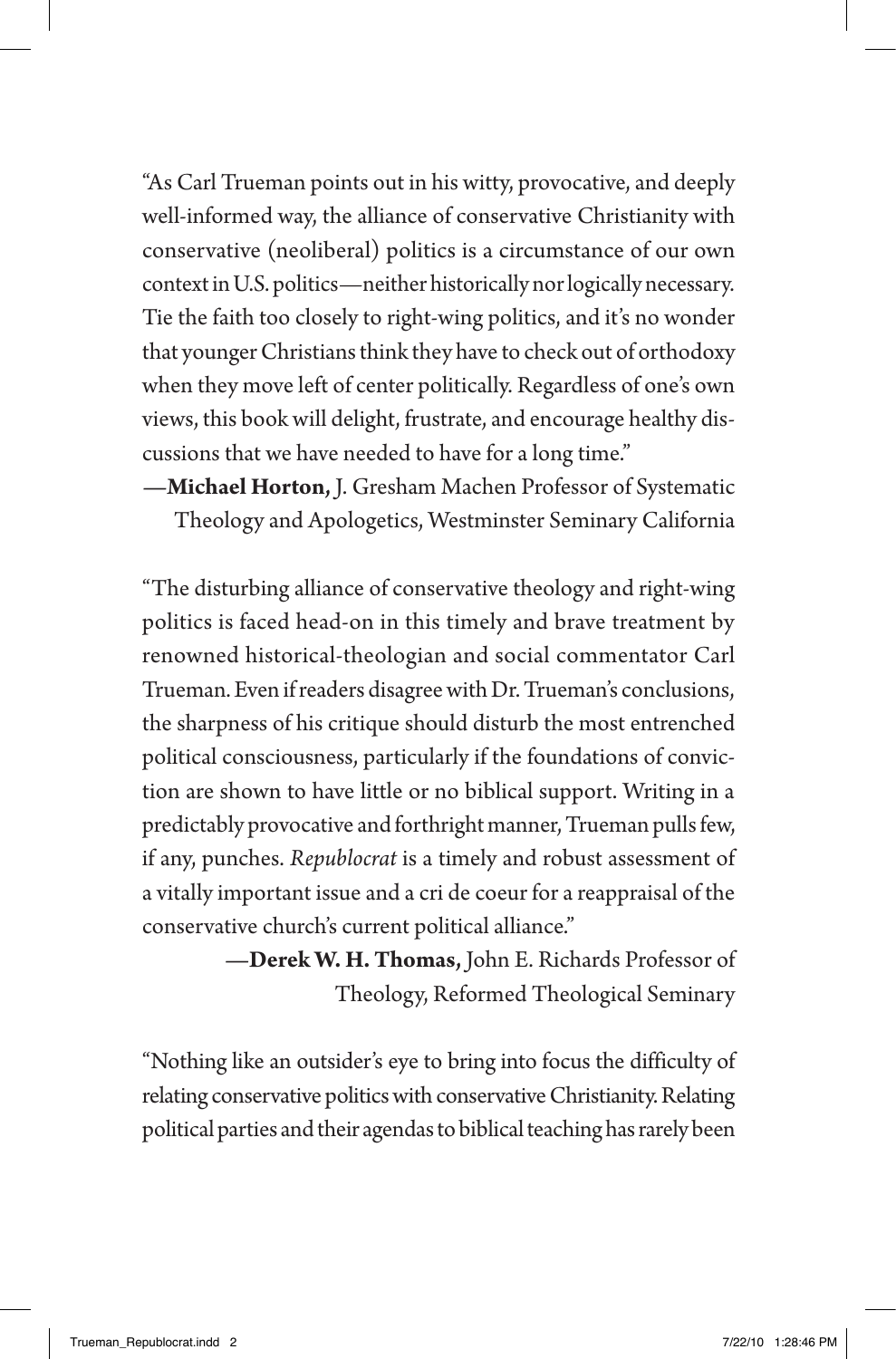more difficult than today. In this highly readable analysis of evangelicals' tendency to relate Christian faith to conservative politics, Trueman, a Brit playing a modern-day deTocqueville, warns against absolutizing any political/economic worldview. His best advice: Be eclectic when listening to and reading political pundits, and be thoughtfully and actively engaged in the democratic process."

> **—W. Andrew Hoffecker,** Professor of Church History, Reformed Theological Seminary

"Carl Trueman is a unique individual. Only a man of his intellectual stature and personal charity would have the courage and grace to bring together the best of both the political left and the religious right in the name of Christian statesmanship. Trueman parries and thrusts against those to the left and the right of him. Like the fourth horseman of the Apocalypse, he knocks over the sacred crockery of the Tea Party, and pours down scorn and plagues on tree-hugging, femonazi, sissy liberals. If you're a pro-gun, pro-homeschooling, anti-Obama conservative who believes that it is America's duty to nuke Iran, this book will disturb you. If you're a cross-dressing, earth-worshiping, gay, atheist professor at Yale who thinks killing unborn babies is moral, this book will infuriate you. Trueman's attempt to indigenize British communitarianism within libertarian America in the name of Christian political responsibility is sheer genius. This is political ecumenism at its very best. If Trueman were running for governor on the Republocrat ticket, I'd vote for him. I'm Michael Bird. And I endorse this message!"

**—Michael F. Bird,** Highland Theological College, Scotland, and Crossway Bible College, Australia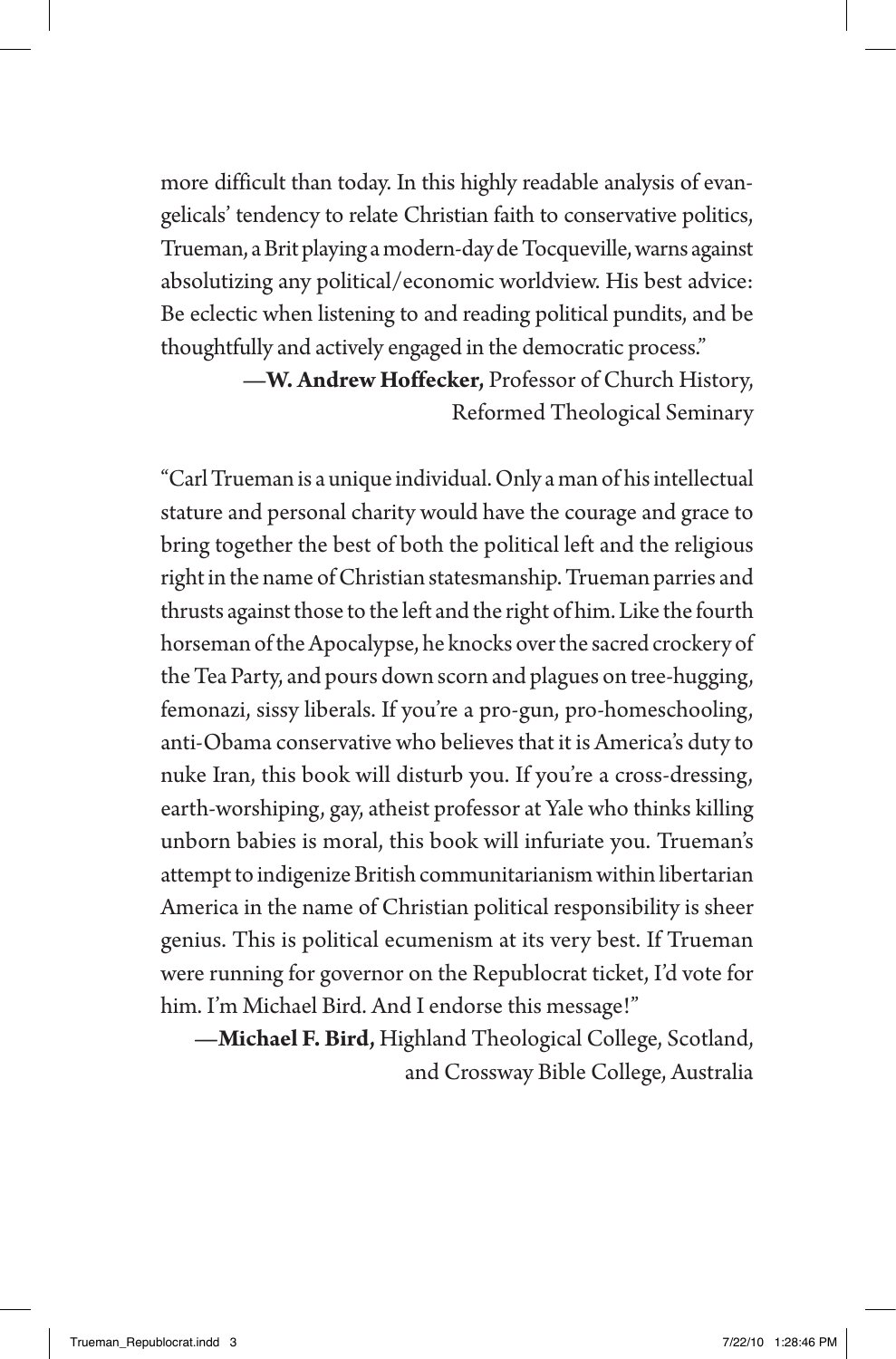# **REPUBLOCRAT**

## $CONFESSIONS$  *OF A* LIBERAL CONSERVATIVE

### CARL R. TRUEMAN

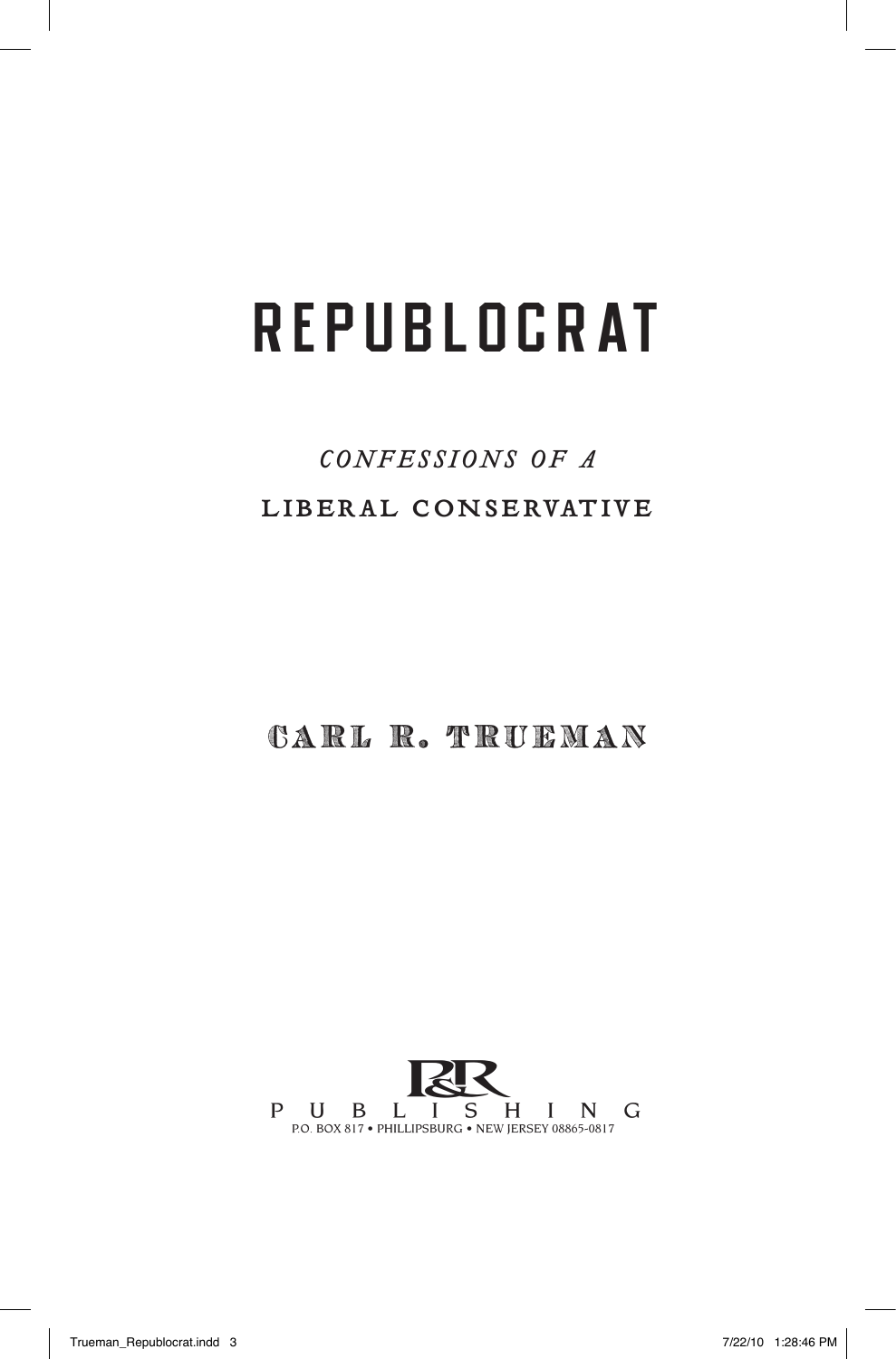© 2010 by Carl R. Trueman (text) and by Zach Franzen (cover illustration)

All rights reserved. No part of this book may be reproduced, stored in a retrieval system, or transmitted in any form or by any means—electronic, mechanical, photocopy, recording, or otherwise—except for brief quotations for the purpose of review or comment, without the prior permission of the publisher, P&R Publishing Company, P.O. Box 817, Phillipsburg, New Jersey 08865–0817.

Printed in the United States of America

#### **Library of Congress Cataloging-in-Publication Data**

Trueman, Carl R. Republocrat : confessions of a liberal conservative / Carl R. Trueman. p. cm. Includes bibliographical references. ISBN 978-1-59638-183-4 (pbk.) 1. Christianity and politics. I. Title. BR115.P7T78 2010 261.7--dc22

2010019590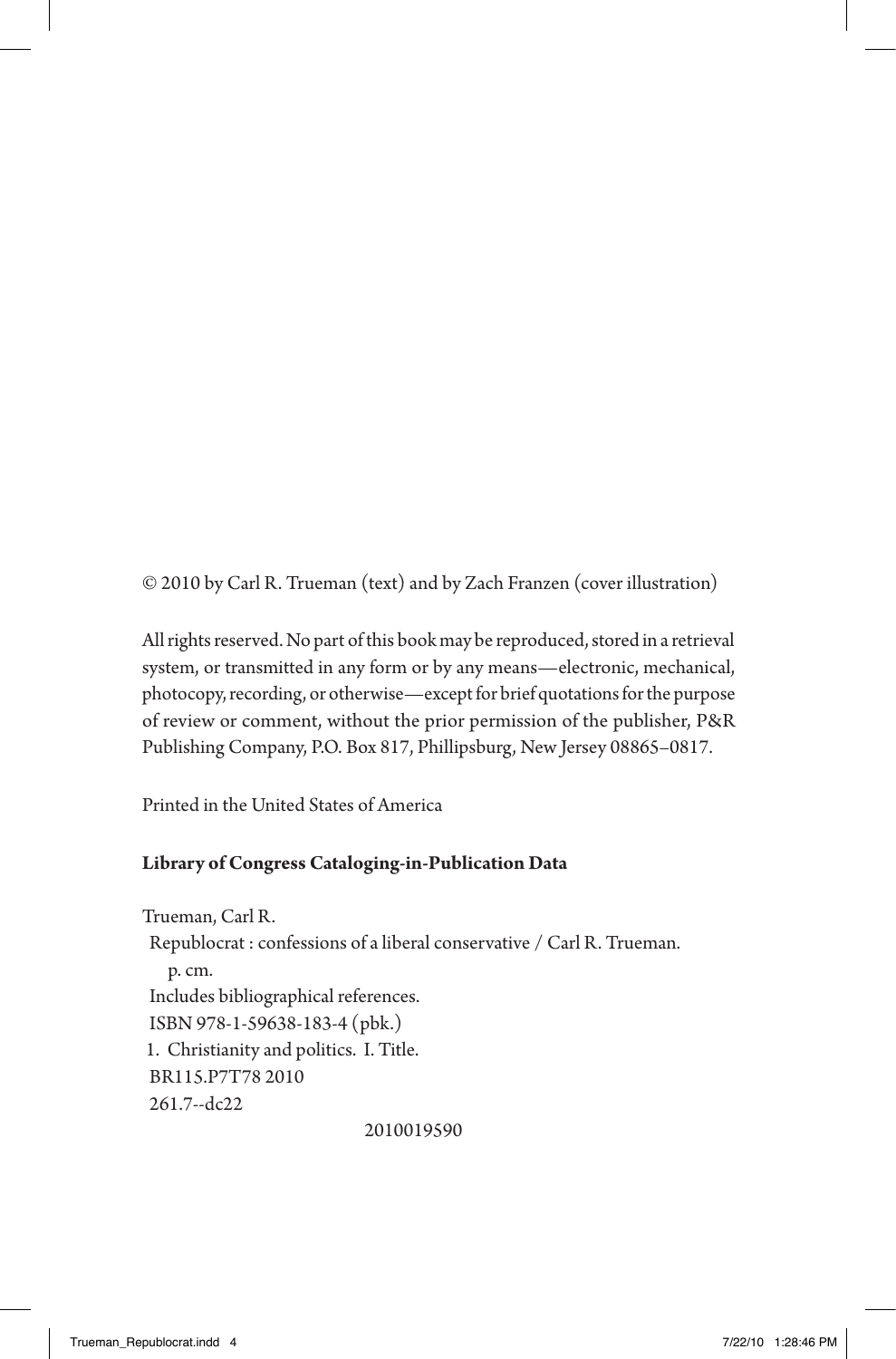## CONTENTS

 Foreword: Peter A. Lillback ix Acknowledgments xvii Introduction xix

- 1. Left Behind 1
- 2. The Slipperiness of Secularization 21
- 3. Not-So-Fantastic Mr. Fox 41
- 4. Living Life to the Max 61
- 5. Rulers of the Queen's Navee 79
- 6. Concluding Unpolitical Postscript 101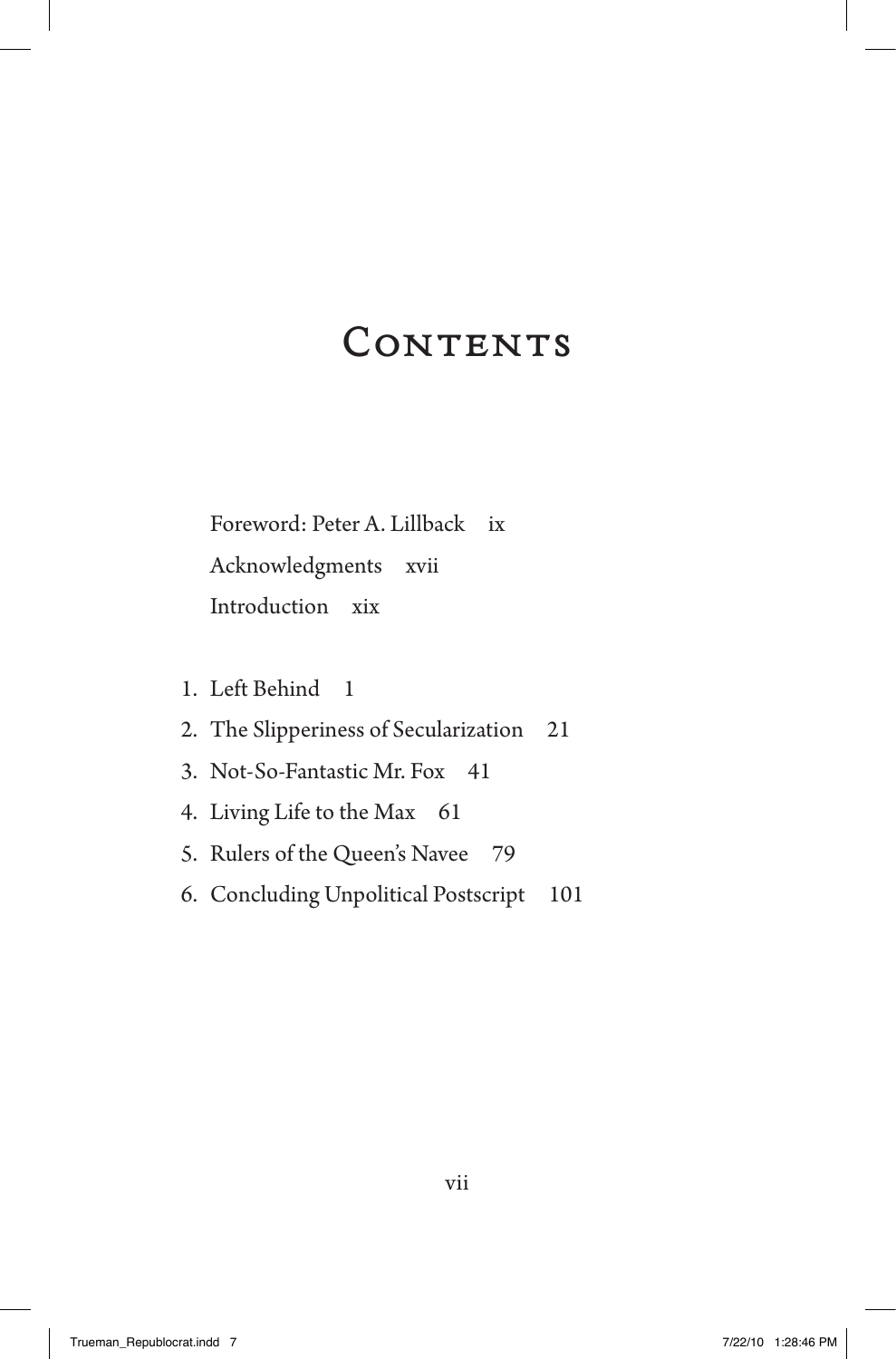## FOREWORD Peter A. Lillback

WHEN THE REV. Dr. Carl Trueman asked me to write the foreword to his *Republocrat: Confessions of a Liberal Conservative*, I tentatively accepted it as an honor—at least at first. As I began to think about the daunting challenge of writing such a piece, given that I've been known as a "conservative's conservative," I began to have second thoughts. Perhaps sensing a growing skepticism on my part about the wisdom and propriety of my doing so and a palpable hesitancy to take on such a precarious task, he sweetened the invitation by divulging that he also planned to dedicate his little book to me! I knew then that I had to say an emphatic yes. How could I say no to a brother who had led me to the glorious summit of Ben Nevis and stood shoulder to shoulder with me in the dark nadir of theological controversy? It was then that I wrote to Dean Trueman, telling him that I would accept the task of writing a foreword that was "suitably contemptuous"! How else could it be done? How else could a conservative celebrate an *oxymoronic* book titled *Republocrat: Confessions of a Liberal Conservative*?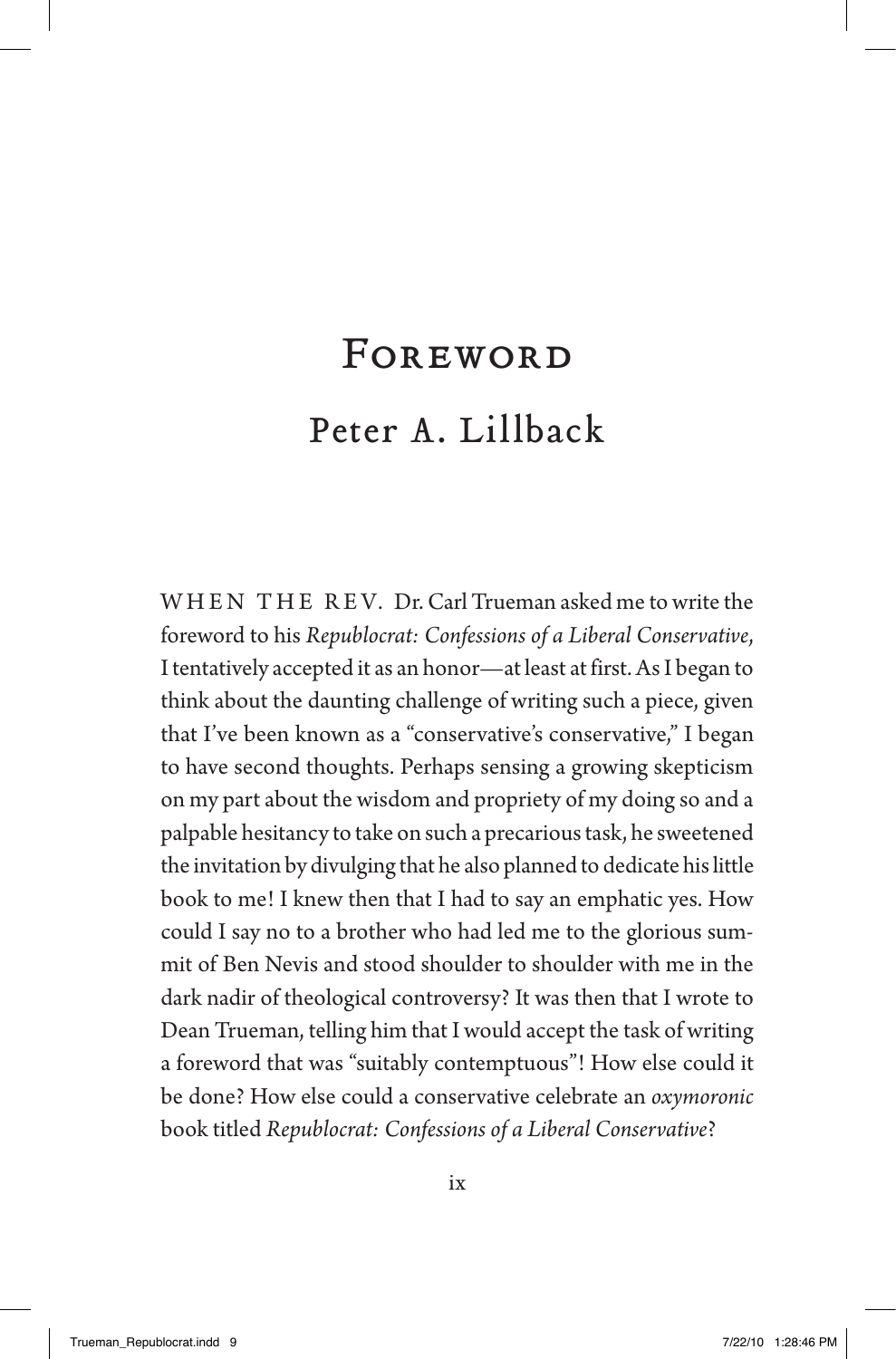So to be "suitably contemptuous," let me consider the carefully selected adjective *oxymoronic*. I do like the fact that it concludes with the word *moronic*. I let the innuendo of that word speak for itself. But do note that the word begins with *oxy*, which has the sense of "sharp," "acidulous," or "caustic." Thus the two words together connote a sharp contradiction. Words and phrases such as *sophomore* (wise-fool), *deafening silence*, *exploding peace*, and perhaps *family vacation* fall under this rubric. So does the title *Liberal Conservative*. Indeed, it takes an oxymoronic scholar to write an oxymoronic book. Let me illustrate.

Here is a man who has memorized the lyrics of Bob Dylan and Led Zeppelin, but prefers to sing only the psalms on the Lord's Day. Here's a dean who only under coercion reluctantly walks the 26.2 steps to the president's office from the dean's office for fear of being asked to do some extra work, but regularly delights in running 26.2 miles, even if it means there will be icicles hanging from his running shorts and oozing wounds from his ice-nicked ankles. Here is a scholar who relishes the writings of Karl Marx, but who is inherently, instinctively, and immutably committed to the Reformation spirit of Martin Luther and John Calvin. Here is a man who refuses to go to counseling to address these oxymoronic traits, but who nevertheless is soon psychoanalyzed by all who associate with him. And how can a man so conflicted write intelligent blog articles read all over the globe, all the while being suspicious of technology? How can such a conflicted soul fill rooms with students eager to eat donuts with the dean, and delight generous bourgeoisie donors with the alluring British accent that suffuses his penetrating and entertaining lectures, which are supercharged by that intoxicating British genius for the mother tongue?

x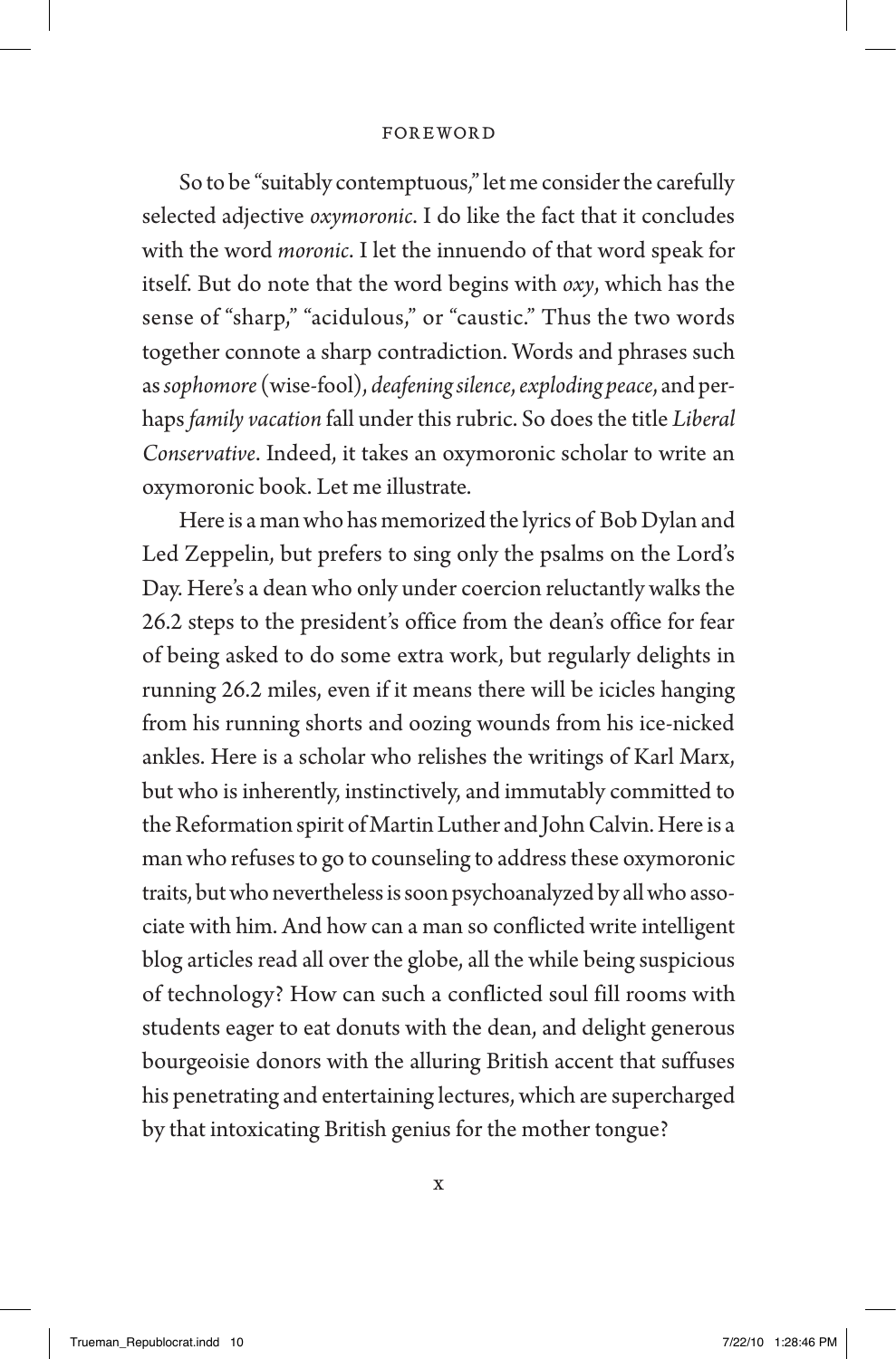Perhaps this composite of opposites called Dean Trueman can be explained by genetic determinism. After all, his father was a gentleman chartered public accountant, well respected in his service to the bourgeoisie leadership class in the UK. But his grandfather was a brawling union boss who busted up more than one pub to keep the proletariat workers in line. Clearly, there are reasons for the oxymoronic Trueman disposition. At least we can see why we should extend a bit of sympathy in his direction.

I gained insight about Dr. Trueman's oxymoronic spirit when we traveled to the Highgate tube stop in London to take the trek to the massive granite bust of Karl Marx that looms over his grave. I went to make sure Marx was dead, and was careful to have my photograph taken standing to the *right*, with an appropriate distance separating me from the bust. But not so Dean Trueman. Leaning on the monument that proclaims, "Workers of all lands unite," this now-ordained OPC minister was comfortably to the left of Comrade Karl. I've since been regularly tempted to misspell Dean Trueman's first name with a *K*—Karl Trueman. Given that his impeccable logic is almost always fatal in debate, I've even toyed with renaming him Karl Marxman.

But it's here that the danger of writing this foreword began to sink in. Perhaps by being required to read his book, I would be persuaded! For Trueman's truculent pen and lethal logic would surely have an impact. Even the dead around Marx's grave were not spared. Dean Trueman noted the absurdity of materialists seeking to be buried around Marx's tomb, with headstones adorned with foolish inscriptions such as: "With gratitude from a fellow Communist." The unyielding grave and hopeless end of Communistic materialism made such acts of homage not just illogical but tragic. Only the resurrec-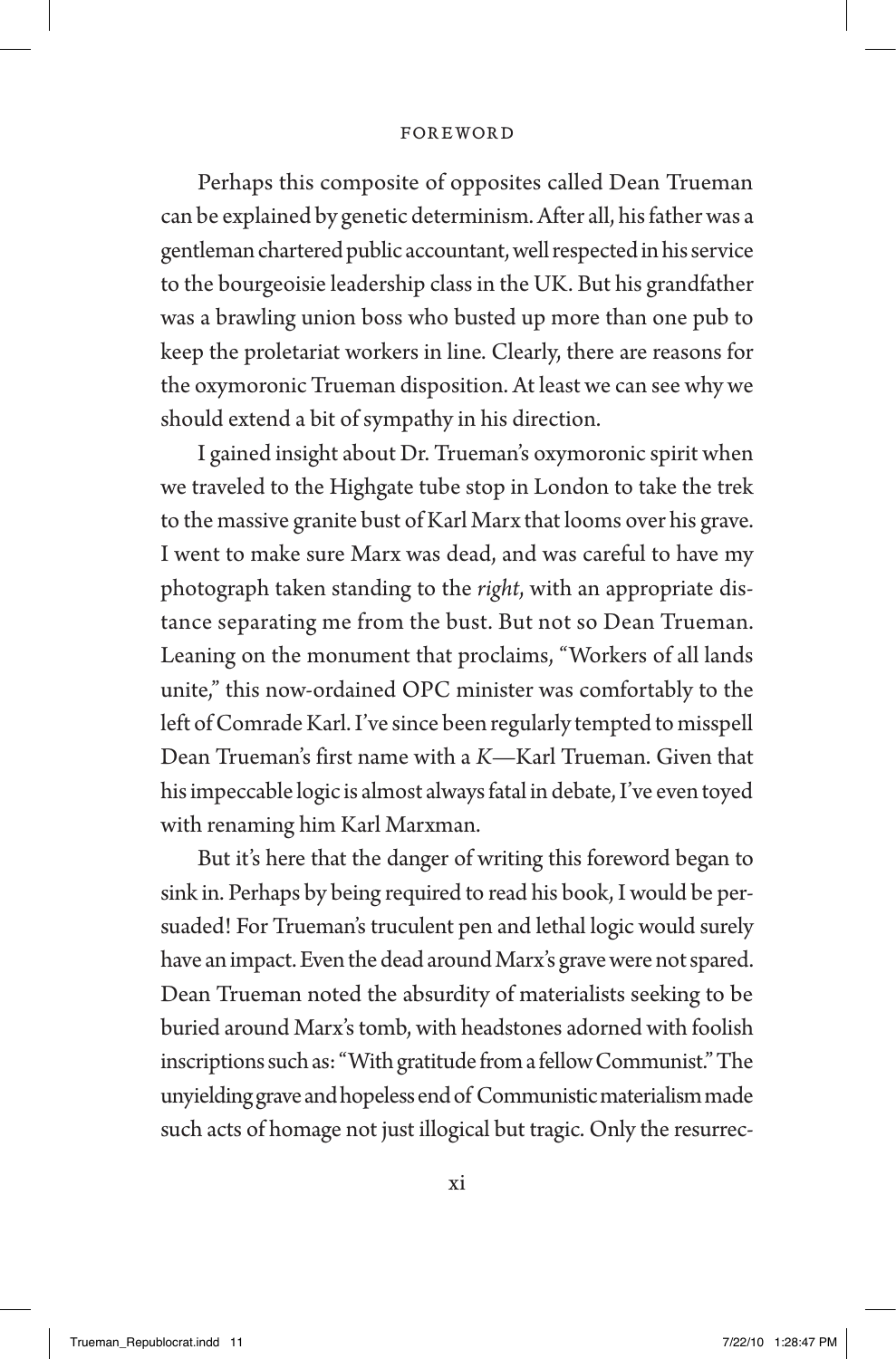tion—emphatically denied by dialectical materialists—noted Dean Trueman, made such veneration in death have any significance.

So in agreeing to write the foreword, I also made an agreement with myself. I would write the "suitably contemptuous" part before I wrote the conclusion. I feared that I could not maintain the Erasmian spirit of *In Praise of Folly* needed to distance myself from Dean Trueman's political "liberalism" if I first submitted myself to his persuasive pen and trenchant thought. Only in this way could I take the risk of publicly embarrassing myself by becoming a neutered conservative, a sycophant of an oxymoronic scholar.

So to steel my mind, I reminded myself that Dean Trueman was not such a bad chap after all. Hadn't he given up the interminable monotony of cricket to come to the city of the world-champion Phillies? Hadn't he abandoned the wimpy kickball of the UK, I mean soccer, I mean British football, for the nation where real men play real football? Hadn't he, like the Reformed Presbyterian leader John Witherspoon, left Britain to come to the New World with his Scottish wife? How could I not embrace this challenge? He was a Westminster Seminary scholar, a theological mind formed at St. Catharine's in Cambridge, and a graduate scholar from Aberdeen.

Thus mentally prepared, I took up and read. But I did so also remembering our tour of Bunhill Fields in London—the burial grounds of nonconformists including John Bunyan, Thomas Goodwin, Oliver Cromwell's son, and others persecuted by the Anglican "conservative" establishment. This excursion had previously helped me to see why Puritan and "liberal" were historically closely linked in the British context. King Charles I certainly understood that Oliver Cromwell was no conservative in terms of British politics!

xii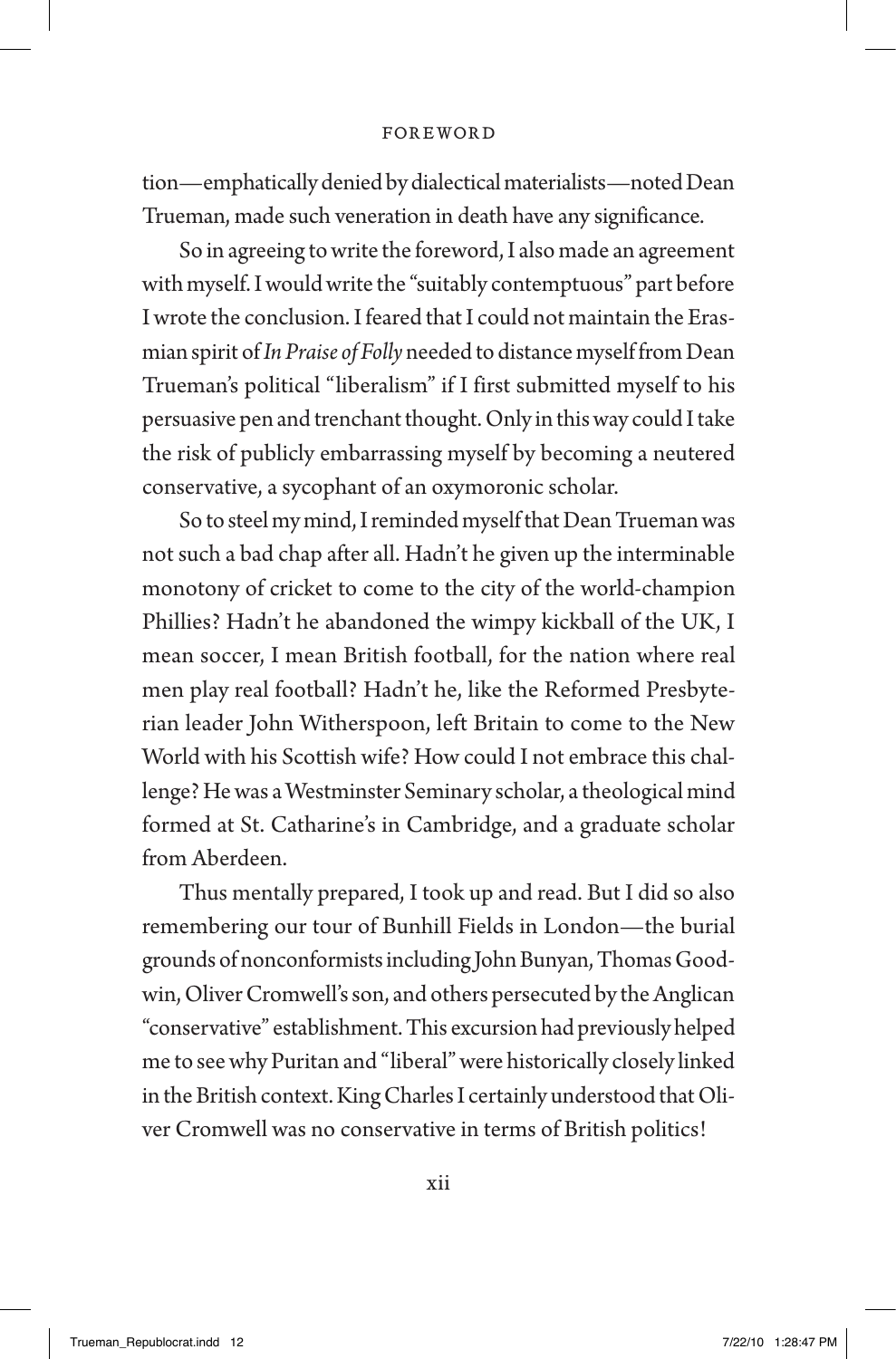So in turning from the *ad hominem* to the *ad substantiam*, what do we learn from an actual engagement with Trueman's *Republocrat: Confessions of a Liberal Conservative*? To distill the thoughts that came to mind, a couplet not written by Dylan or Zeppelin emerged:

Pilgrims see what locals don't And strangers speak when others won't.

In other words, this book is wrongly titled. It's not the *Republocrat: Confessions of a Liberal Conservative* at all. If it were that, as Dean Trueman makes abundantly clear as he begins, the title should be *Confessions of an Old Liberal Conservative*. Even better, its title should be *The Critique of Political Folly by a Pilgrim in a Strange Land*. The liberals of today, no more than the conservatives in contemporary America, can take no comfort in this jeremiad on the inane and the inept that often characterizes the popular press and media maelstrom. What we really have here is a critique, written from a deep sense of alienation, indeed, from the perspective of a political alien, an outsider, a lonely thinker who longs for the truth of a better city that he cannot find on either side of the Atlantic. His omnidirectional diatribe lampoons the cherished political idols that dominate our political landscape.

In the spirit of a good brawl, led by a union boss busting up an otherwise quiet pub, our author's criticisms take no prisoners, whether they're Marx, Marcuse, Murdoch, Major, Beck, O'Reilly, Limbaugh, the BBC, the New Left, the conservative Right, Bush, Clinton, or even *The Patriot's Bible*. (Thankfully, he

xiii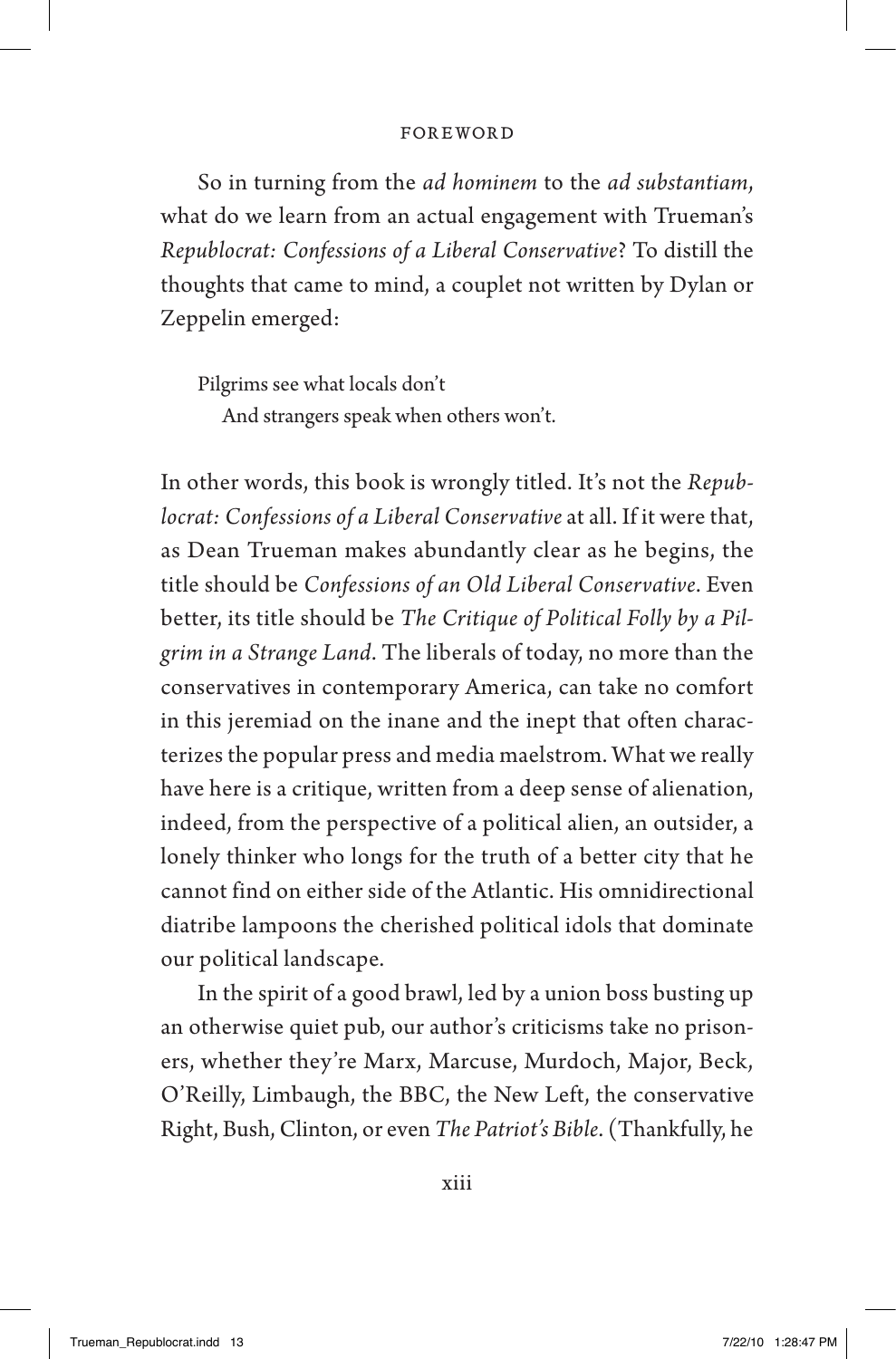leaves my hero George Washington unscathed!) Even conservative Presbyterians, automobiles, and televisions come under his shock-and-awe campaign. I must admit that even as a conservative I couldn't suppress chortles of laughter, alongside shocks of disdain and disagreement, all the while admiring Trueman's unmasking of the well-camouflaged foolishness on all points of the political spectrum.

This historian-turned-pundit, with all the force of a prizefighter's left jab and right hook, leaves the left, right, and center (or *centre*) reeling on the ropes. But that doesn't mean that he wins the match. His opponents may fall to his wit, words, and wallop, but that doesn't mean he gets it all right. Just because Bill O'Reilly is illogical at times and Glenn Beck's histrionics are more stage than sage, that doesn't mean there aren't good reasons to avoid the socialization of medicine and the limitation of Second Amendment rights. But since I'll admit I'm a bit gun-shy—I'm writing a foreword, after all—I'll wait for a safer place to tear apart the straw men that Trueman has lurking in his arguments and the subtle non sequiturs that stalk his conclusions. One problem with Trueman's critique I cannot help but point out here: it is the vastly understated admission "I also have no problem with outrageous overstatement to make a point, no doubt being guilty of it myself on various occasions." This humble admission left me wondering whether the author had read his own book! But there is socially redeeming value in this pilgrim's pogrom against political pabulum: "Indeed, I look forward to the day when intelligence and civility, not tiresome clichés, character assassinations, and Manichaean noise, are the hallmarks of Christians as they engage the political process."

xiv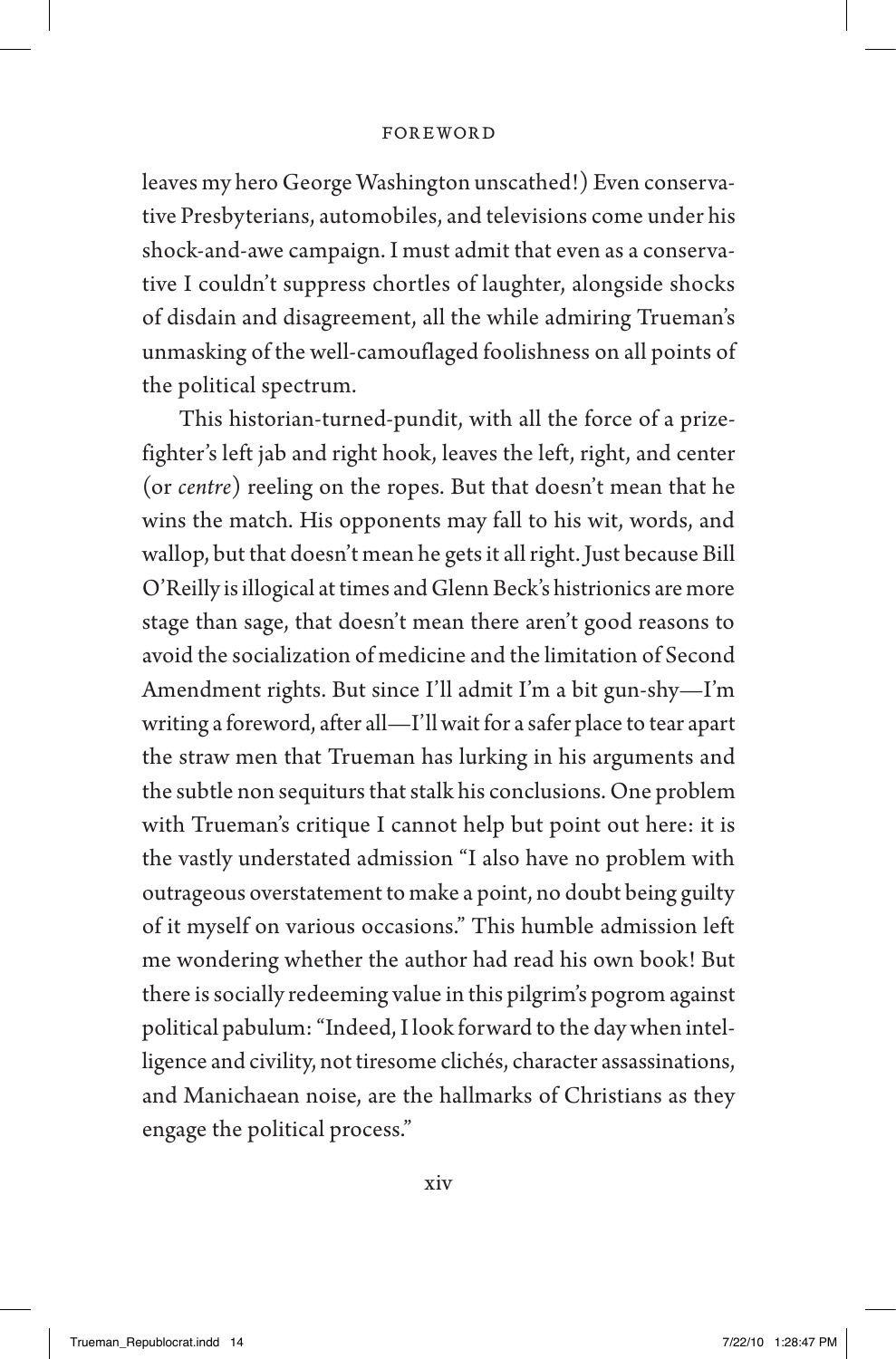So in the spirit of that eschatological hope, I heartily recommend that you read this book. But you do so at your own peril. Its intensity, as well as its pointed, provocative, and persuasive prose, will force you to look at the Vanity Fair of politics from a pilgrim's perspective. It's just possible that you, too, will begin to yearn for a better city. And because of the grace of that city, I'm grateful that a conservative's conservative can call a liberal conservative a precious brother in Christ. Thanks so much for this great honor, Karl, I mean Carl!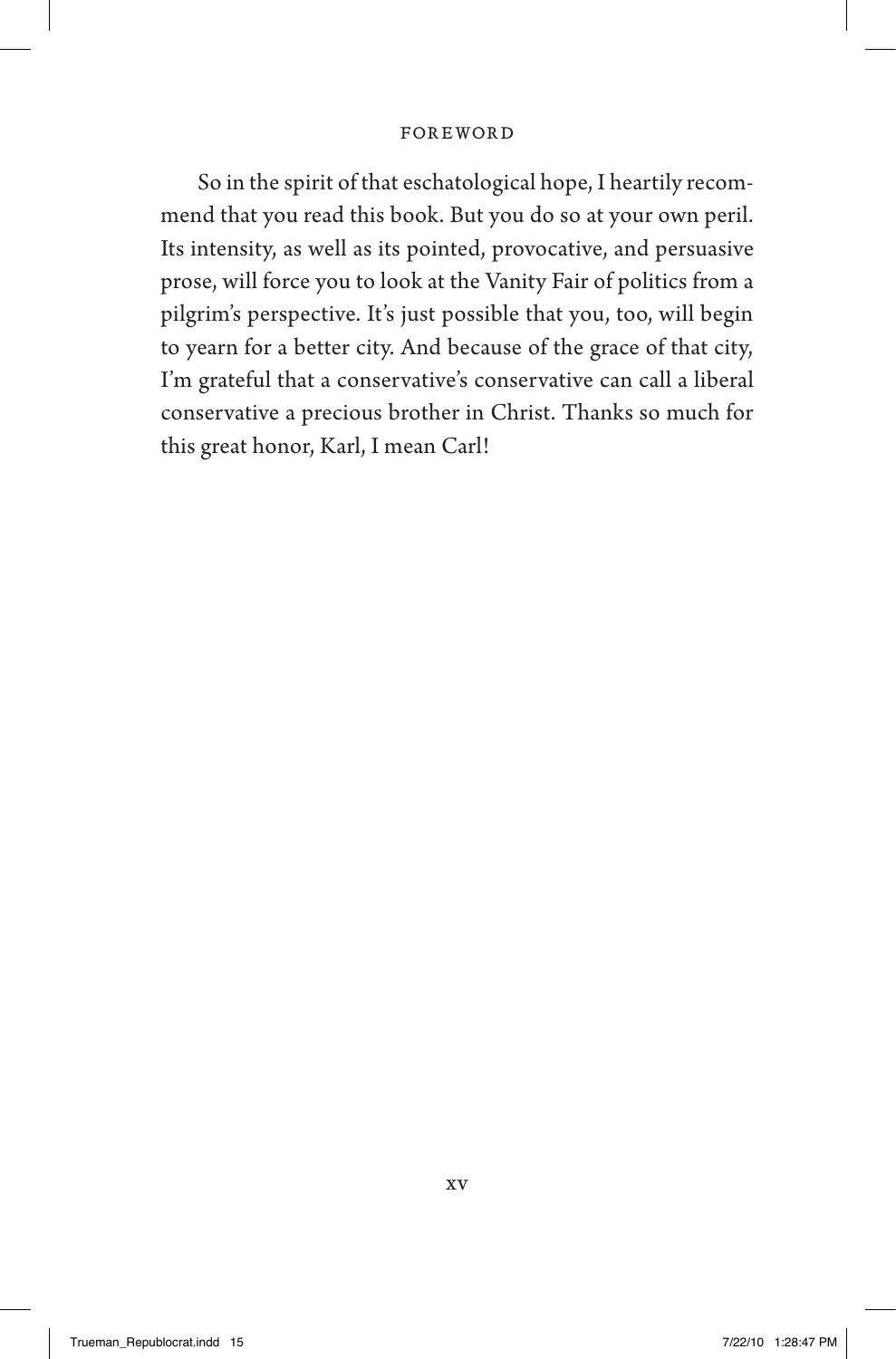I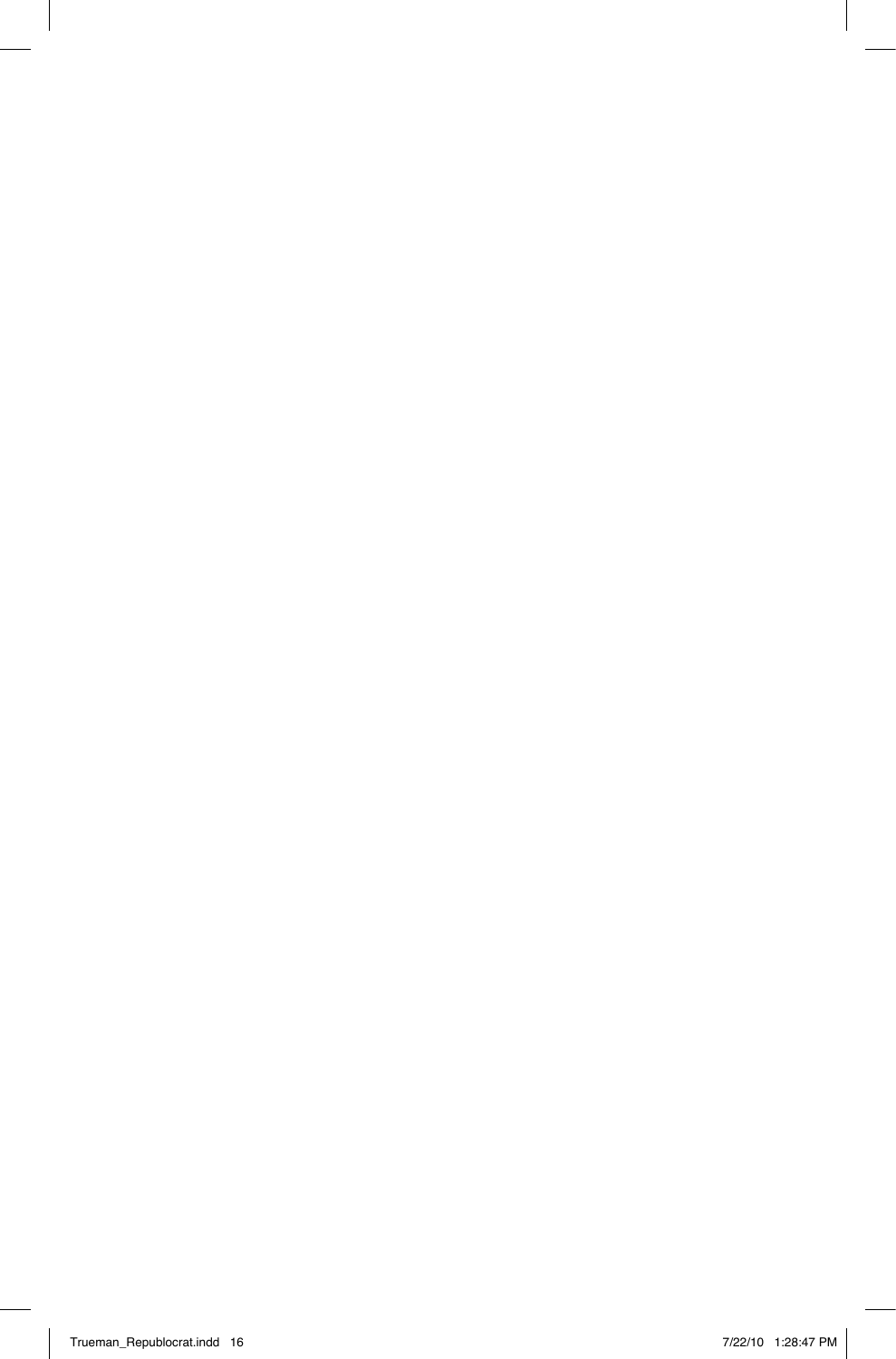## ACKNOWLEDGMENTS

I NEVER WANTED to write this book; frankly, I probably do not need the grief that its basic thesis—that religious conservatism does not demand unconditional political conservatism could well bring to my e-mail in-box. Nevertheless, when Marvin Padgett and Ian Thompson at P&R Publishing approached me with the idea and suggested that I might be the one to do it, against my better judgment I agreed to write it. So thanks must go first to them, and then to the staff at P&R who worked so hard to take the book to press.

I must also thank Sandy Finlayson for many conversations about the issues with which I deal. As a fellow immigrant, and from a confessional church tradition that often involved social radicalism, he is a true kindred spirit; and like me, he believes there is nothing like a glass of brandy to bring clarity to a political discussion. Thanks also to Rob Burns, former student, whose knowledge of radical politics far outstrips my own, and who, in the later months of the project, was a source of encouragement and of some important information and sources on some of the matters discussed herein.

xvii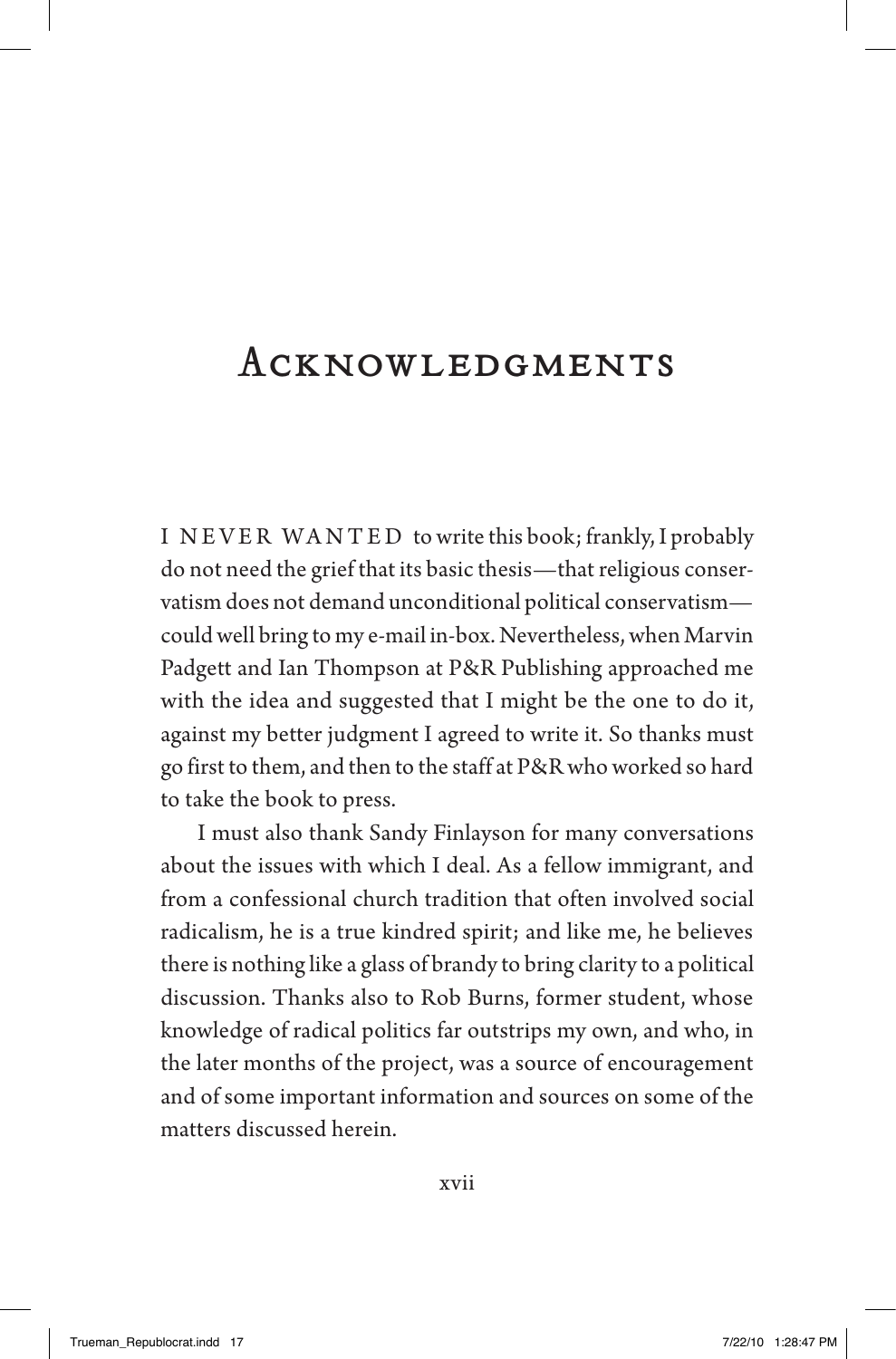Thanks as always to the ladies in Academic Affairs—Becky, Leah, and Rebecca—who keep the office running so effectively that their boss has time to write; to the trustees at Westminster for granting me study leave, part of which I used to finish this book; and to my beloved wife, Catriona, and sons, John and Peter, for providing such a happy home.

Finally, thanks to Peter Lillback, president of Westminster Theological Seminary, for writing the foreword. Peter and I are poles apart in our political commitments, and I have often commented to him that, on paper, we should be neither friends nor colleagues; but both our friendship and our working relationship seem to work, and, indeed, to do so remarkably well. This book is dedicated to him, with the hope that it does not ruin his reputation!

xviii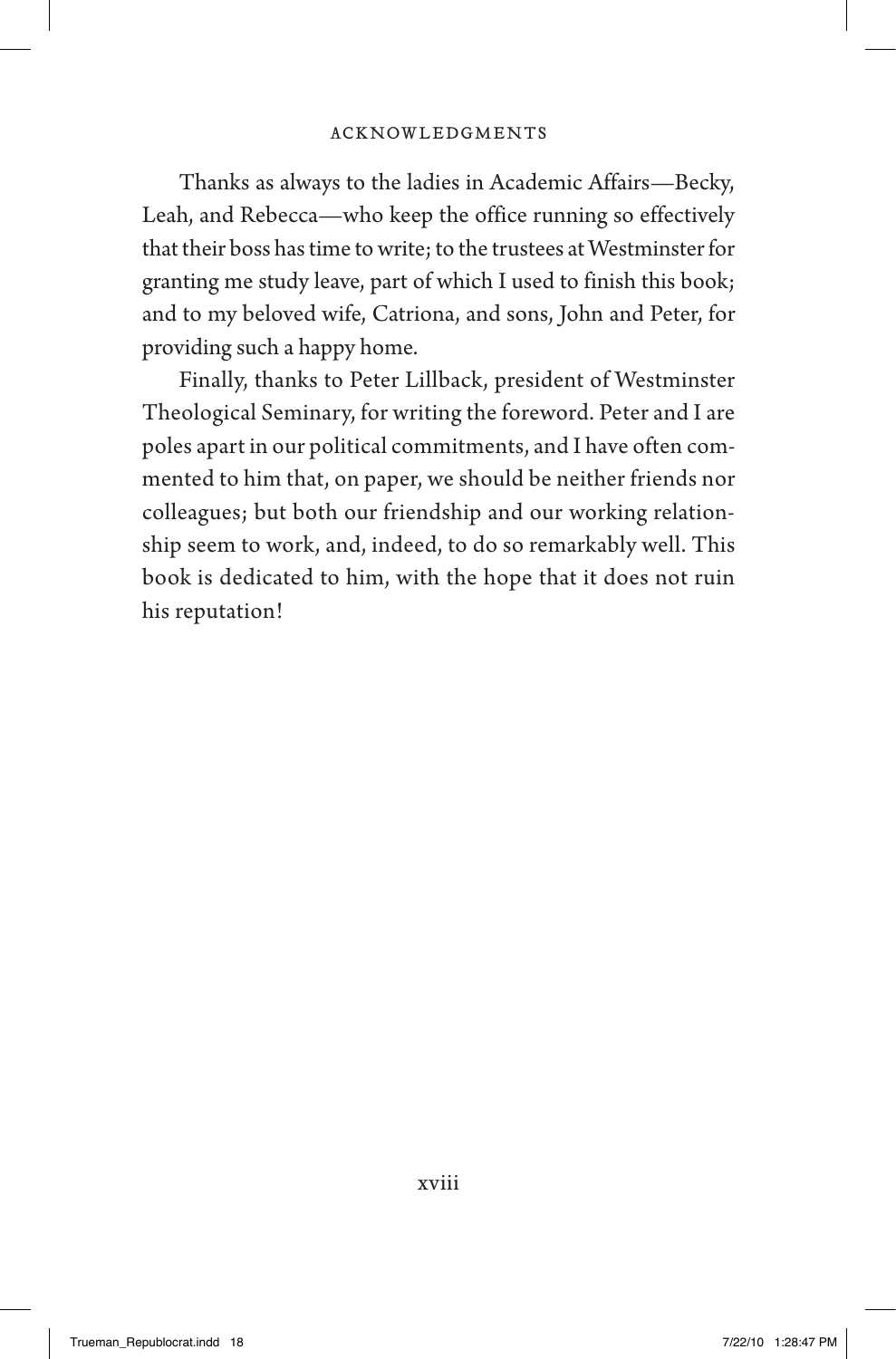

A CHAPTER ARGUING that the Left has lost its way and is barely worthy of support these days seems a suitably contrarian place to begin this book, and something that will at least offer temporary relief to those who fear the work as a whole is simply going to be a diatribe against the Right. On the contrary, this book is not intended as a plea for one party or one political philosophy over another. It is rather a plea for seeing the situation as more complicated and less black-and-white than is often the case in Christian circles.

This first chapter really sets the background for my own approach to the issues. As a Christian, I believe that many of the things that I consider important were embodied in the original vision of what I might call old-style, just-left-of-center politics. Sadly, the things I hold dear as important political issues—poverty, sanitation, housing, unemployment, hunger—have, from the 1950s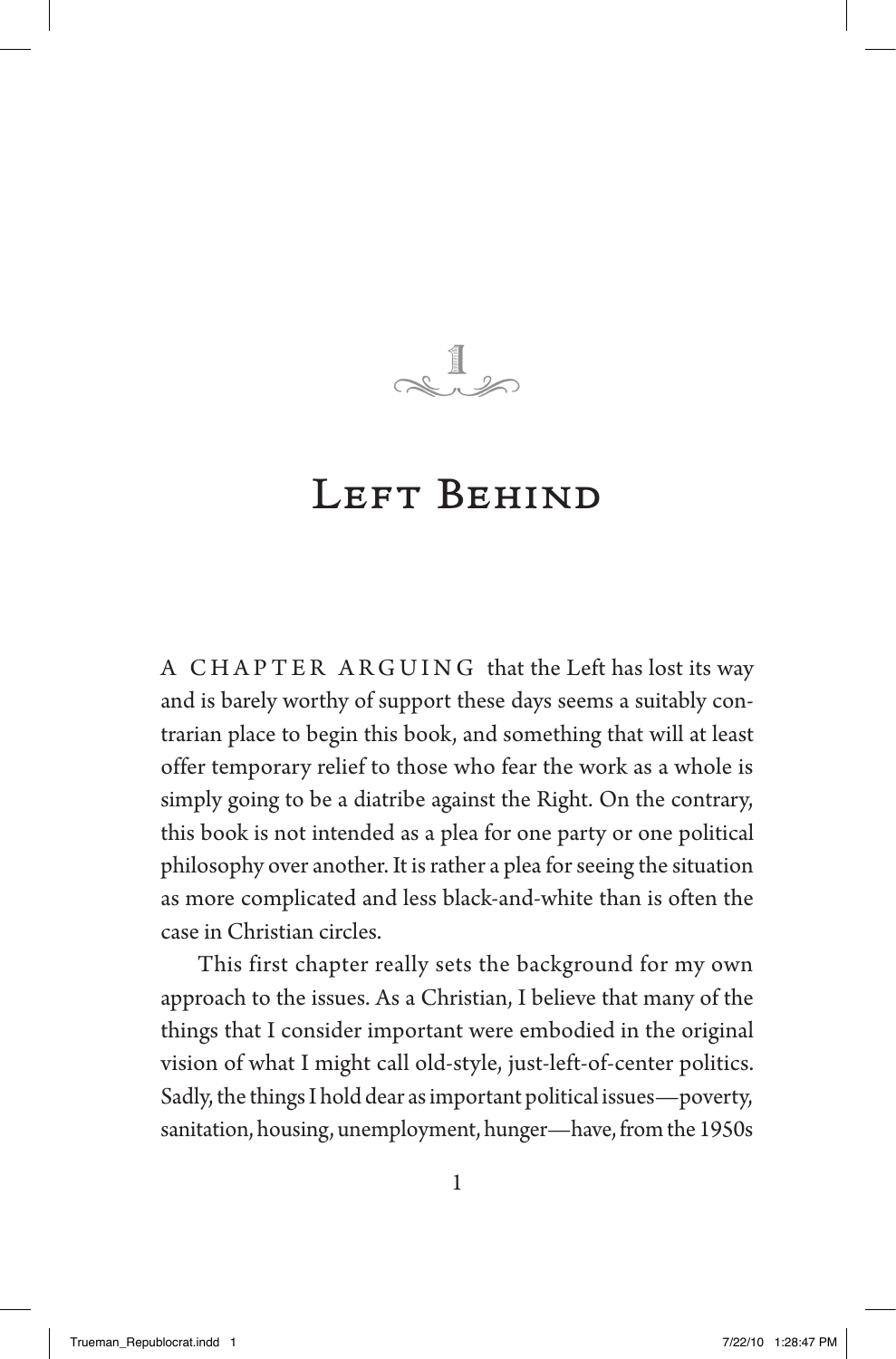onward, been eclipsed by a new set of Left concerns that have little to do with the kind of social liberalism and aspirations to equality of opportunity to which I thought the Left was committed. The result is that the Left has been hijacked by special-interest groups, and is frequently less concerned than even the parties of the Right with those for whom it should really speak up. That leaves people such as me with no political place to call home. To put it bluntly, we have been left behind.

#### A BRIEF HISTORY OF THE OLD LEFT

Anyone who spends any time reflecting on the history of political activism will very soon realize that the Left of today bears little or no resemblance to that of the nineteenth century. The rise of the political Left in Europe took place as a response to the dramatic social changes surrounding the Industrial Revolution. As factories and production became the centerpieces of economies in places such as Britain, urban populations experienced exponential growth, workforces expanded, and a struggle inevitably ensued among the old landed aristocracies, the new factory owners and tradesmen, and the workforces that provided the raw labor to make the whole thing possible. In the cities, slums expanded, child labor became an issue, and everywhere poverty and hardship were visible. Nor was the countryside immune: the shift of population and economic emphasis to urban industrial centers had a negative impact on agricultural workers who remained in the countryside.

This provides the background to much of the rise of the Left. In nineteenth-century Britain, the Industrial Revolution provided the dynamic to some of the most significant legislation of the time.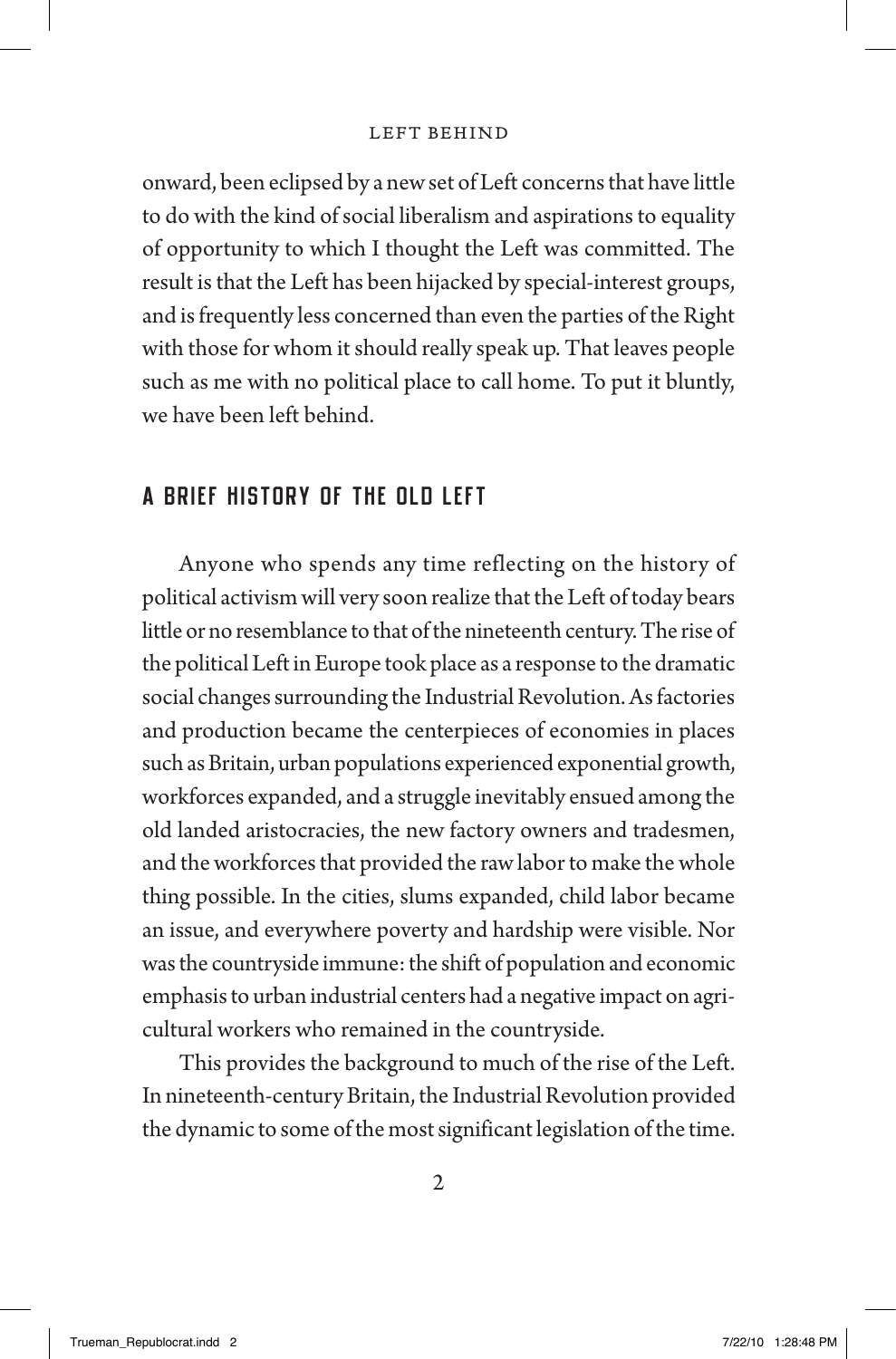This itself bears witness to the growing power of those outside the traditional aristocracy, which, until then, had enjoyed a virtual monopoly when it came to political power. Thus, for example, in 1824–25 the British Parliament repealed the Combination Acts, effectively making it legal for trade unions to organize. Then, in 1832, the Reform Act extended, but did not universalize, the franchise. These moves were in some sense pretty paltry, but they clearly indicate that Britain was slowly but surely moving toward what we now recognize as a modern democratic state and, more importantly, that the powers that be were being forced to acknowledge that society was changing in previously unimaginable ways.

Trade unions and organized labor were one form of response to the growing needs of workers in the nineteenth century. At another level, various social philosophers articulated political and economic philosophies designed to address the new shape of society and the problems that were being generated for the poor by the dramatic changes taking place. These philosophies varied in terms of how radical their proposals were; for sure, not all such responses could be characterized as "Left." In Britain, Thomas Chalmers, a leader of the Evangelical Party in the Church of Scotland, was horrified as a young pastor by the slums he found in his parish in Glasgow, to which his response was a system of parish visitation and diaconal care. Yet Chalmers remained a High Tory, and like Jane Austen's Emma, his concern for the poor was driven by a sense of *noblesse oblige* and paternalism. Others, however, were articulating more radical approaches to the problem.

The most famous of the truly radical responses to the problems of industrialization were the writings of Karl Marx. Marx, a German-born Jew, was profoundly influenced by the philosophical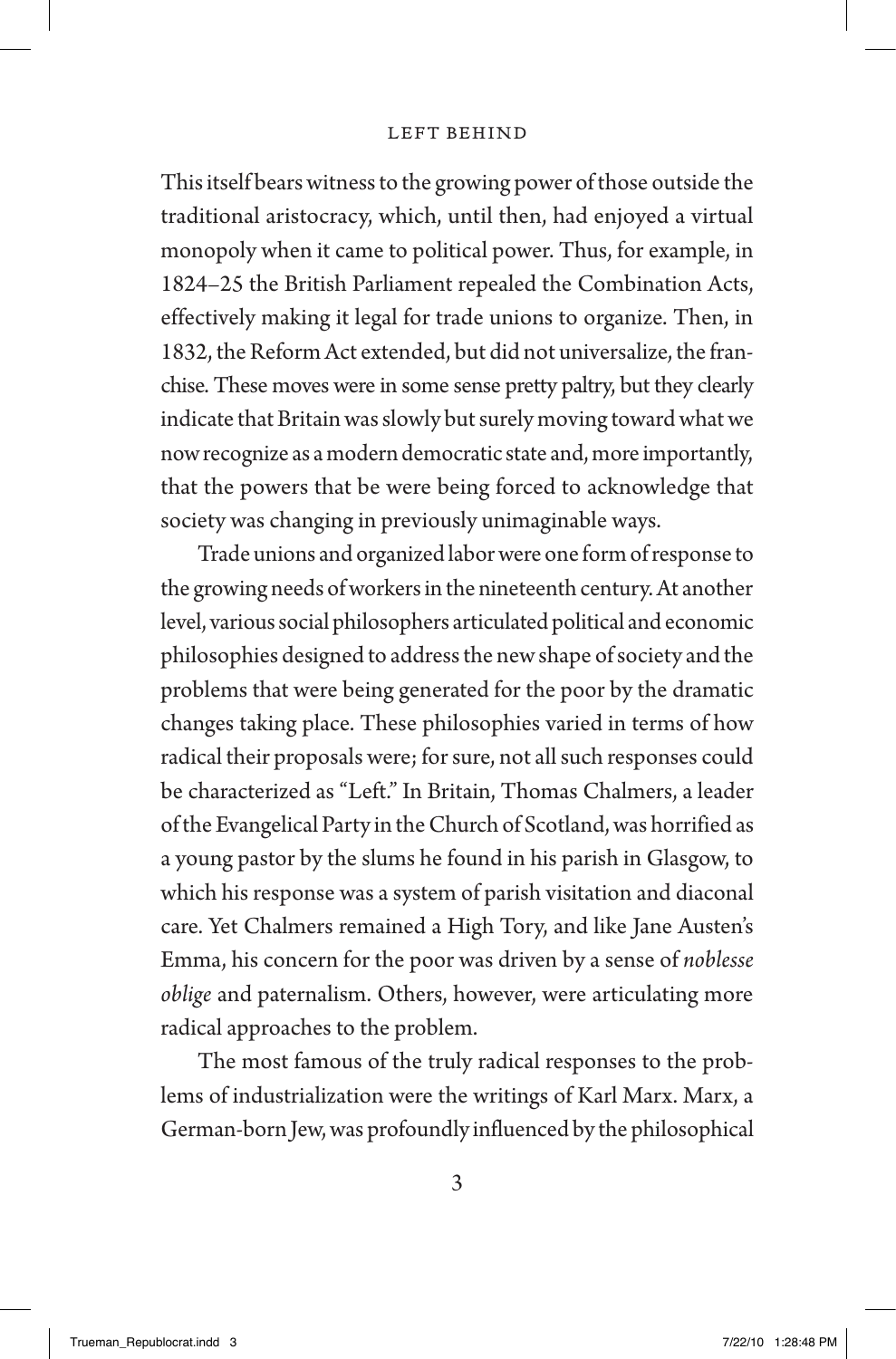school that stemmed from the work of G. W. F. Hegel. Hegel had argued that the whole of history should be conceived of as a great unfolding of dialectical tension; but where Hegel saw this unfolding in intellectual or, perhaps better, spiritual terms, Marx turned Hegel's thinking on its head and rooted this historical dynamic in materialism, specifically the movement of capital and the power relations that connected to this. For Marx, history moved through a series of phases—from a rural feudalism, where an aristocracy essentially held power and sat at the top of the social ladder, through a period of bourgeois control, where power passed to the hands of those who owned the means of production (i.e., factories), distribution (traders), and capital (bankers), to a future utopian state where the workers themselves would control the fruits of their labor. At this point history, in terms of the development of social relations, would come to an end. The whole scheme was inevitable and unavoidable—the workers would triumph.

The many flaws in Marx's theories have been demonstrated countless times over the last century, both in scholarly critiques and, more brutally, in the failed economies, totalitarianism, and gulags that seem an essential part of the Marxist project when put into practice. Marx is interesting to us at this point, however, because his theories, although the most radical in their location of class conflict as the driving force of history, still provide a good indication of what the Left considered important, at least in its inception.

For Marx, as for most of what I might call here the "Old Left," as opposed to the "New Left" that emerged as a force in the 1960s, the major concern was with oppression: how are people oppressed, and what can or should be done about it? For Marx, history held the answer: eventually there would be revolution, and the middle

4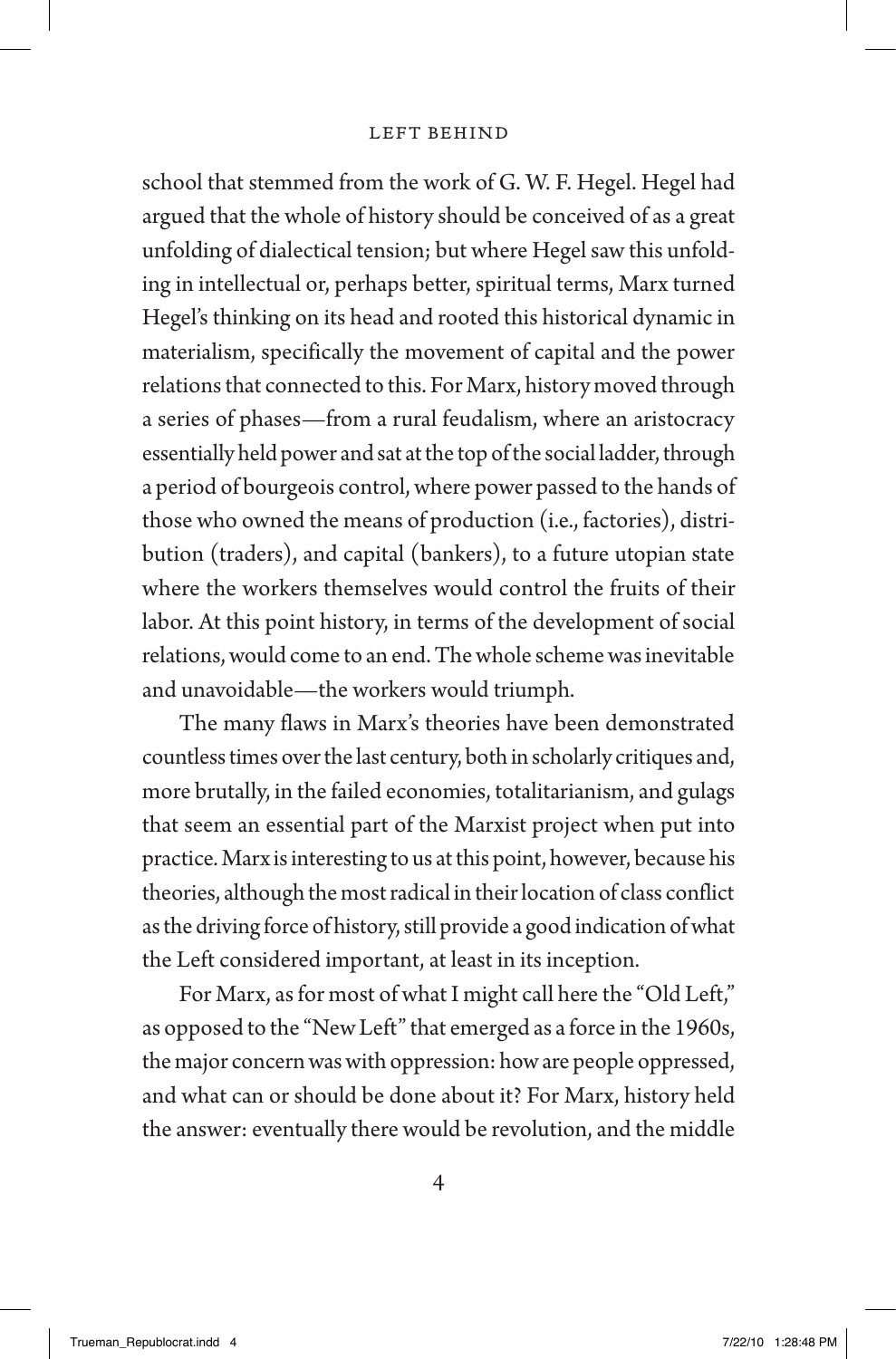classes would be toppled from power by the working classes. For others on the Left, more constitutional means were to be employed: trade unions, political parties, a broadened franchise, a welfare state, etc. All of these could be used to deal with the issue of oppression. The analysis of the situation varied, as did the proposed solutions, but they all had one basic thing in common: they saw oppression as primarily an economic issue, something empirically observable. Some people possessed more than others, and some did not enjoy either the material goods or the working conditions to allow them to live with any quality of life. This was the problem the various movements on the Left wished to address. The philosophies varied, but there was basic agreement on the problem: economic poverty.

#### THE STRANGE LOVE AFFAIR OF THE INTELLIGENTSIA WITH MARXISM

At first glance, it is perplexing to look back on the twentieth century and see how many intellectuals from Western, liberal democracies were fooled by the promises and rhetoric of Marxism; but this is perhaps more explicable when we look at the context. In the course of history, Communism received something of a boost from the Russian Revolution of 1917, which seemed to indicate that Marxism, at least in its modified, Leninist form, was indeed correct in its claims about the way history was moving. That the revolution had started in an agrarian, rather than industrial, society was odd and involved Lenin and Trotsky, the Revolution's theorists, in certain revisions of Marxist theory; but the rapid industrialization of Russia in the subsequent decades seemed only to prove the superiority of the Marxist cause over its socialist and capitalist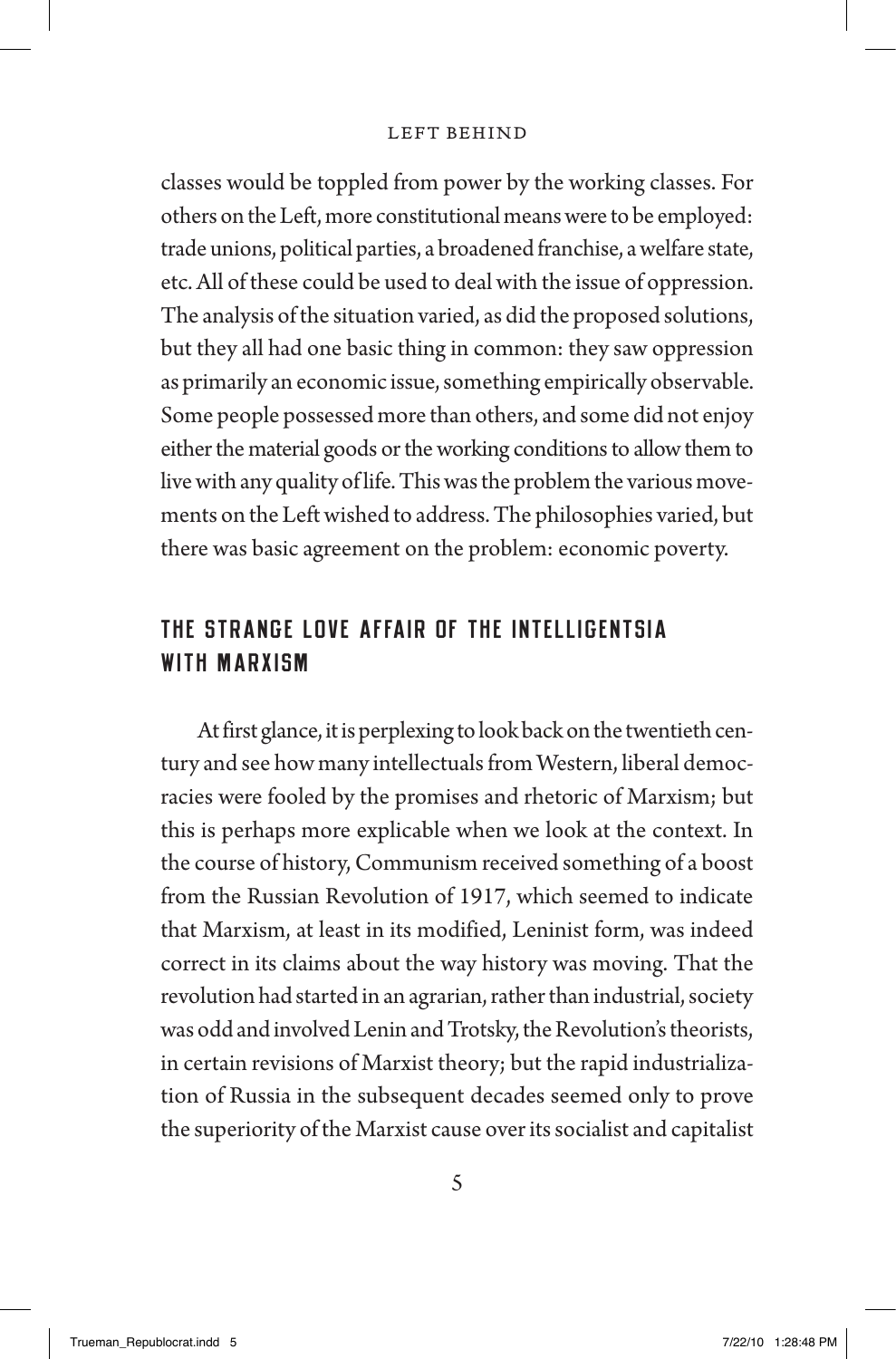rivals. Only later was the appalling human cost of Soviet industrialization to be revealed to the wider world.

A second element that added to the appeal of Marxism to the Left at this point was, paradoxically, the rise of Fascism and Nazism. It is often staggering to look back to the 1930s and see how many intellectuals—George Bernard Shaw, Arthur Koestler, H. G. Wells, Stephen Spender, and many others—were taken in by the ideology of the Soviet Union. Some of these intellectuals, including Koestler and Spender, were later to repudiate the creed and write devastatingly against it. Today, post-1956, 1968, and 1989, this commitment seems utterly bizarre; but in the 1930s, the full extent of the butchery of Lenin and Stalin was not yet known, and Communism seemed to provide the only vigorous and compelling opposition to the hard Right vision of the Mussolinis, Hitlers, Francos, and Codreanus. Fascism and Communism grew together in a kind of vicious symbiosis. To those opposed to Nazism, it seemed Marxism offered the last, best hope—until, of course, the Nazi-Soviet Pact of 1939; although even after that, many hung on to the illusions of Marxism until the 1956 Hungarian Revolution and beyond. It was a sorry case of never mind the facts, give me the romantic vision.

#### SUCCESS AND FAILURE: THE ROAD TO REDEFINITION

Beyond the narrow bounds of Marxism, the history of Britain in the first half of the twentieth century bears witness to many successes of the Left with regard to the Old Left issues of political and economic oppression. The universal franchise was granted in 1928, and the foundations of the welfare state were laid in the Lib-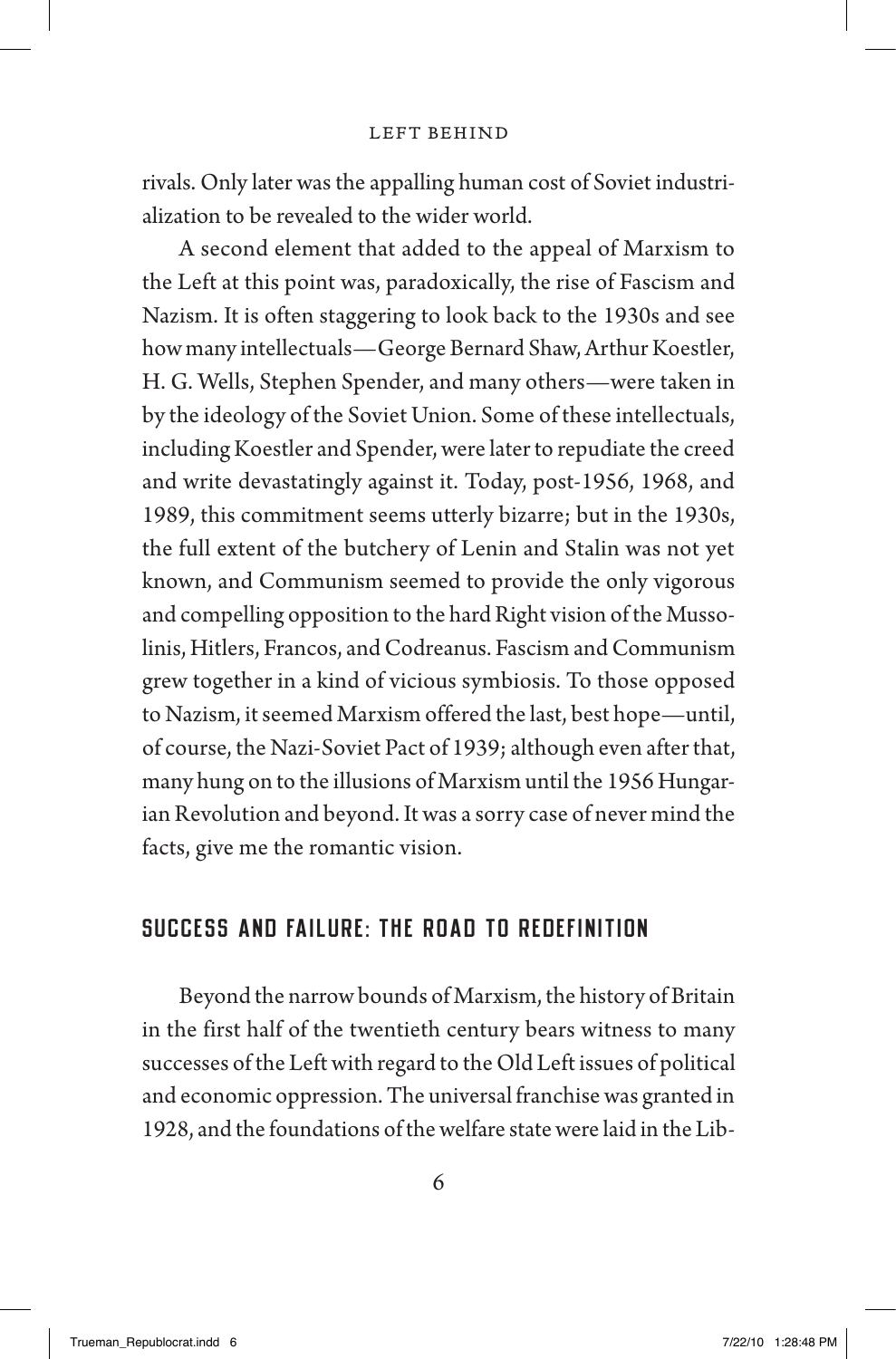eral governments of the first two decades of the century, reaching full expression with the founding of the National Health Service during the Labor government of Clement Attlee of 1945. To those who have a knee-jerk reaction against government health schemes, I am one who probably owes his very existence to such a scheme: the system basically provided my maternal grandparents with health care that would otherwise have been impossible to obtain; and for the record, they were far from the welfare scroungers so beloved of certain types of conservative political pundits. Granddad worked in a factory, Grandma scrubbed floors, and neither was ever in debt. They were just poor—hardworking but poor. In the world of the late 1940s and early 1950s, some form of mixed economy, with a moderate welfare provision, seemed the best way to alleviate such poverty.

If the first half of the twentieth century seemed to point toward some form of socialism as the wave of the future, the second half put the lie to that notion. On the far Left, a series of crises demonstrated beyond question the vicious effects of totalitarian Communism. The gulags of Stalin's Soviet Union, the suppression of the Hungarian Revolution and the Prague Spring, the Cultural Revolution in China, the killing fields of Cambodia, to name but a few, showed how the quest for utopia so often ends in a blood-soaked nightmare, whose victims are the very poor and oppressed for whom the Left professes to be most concerned. Then the collapse of the Soviet Union and its satellites, symbolized above all by the fall of the Berlin Wall, indicated that the Communist experiment, at least in its Soviet form, was at an end. While Cuba limped on, and China chose a very different path, mainstream Communism of the classical variety was dead.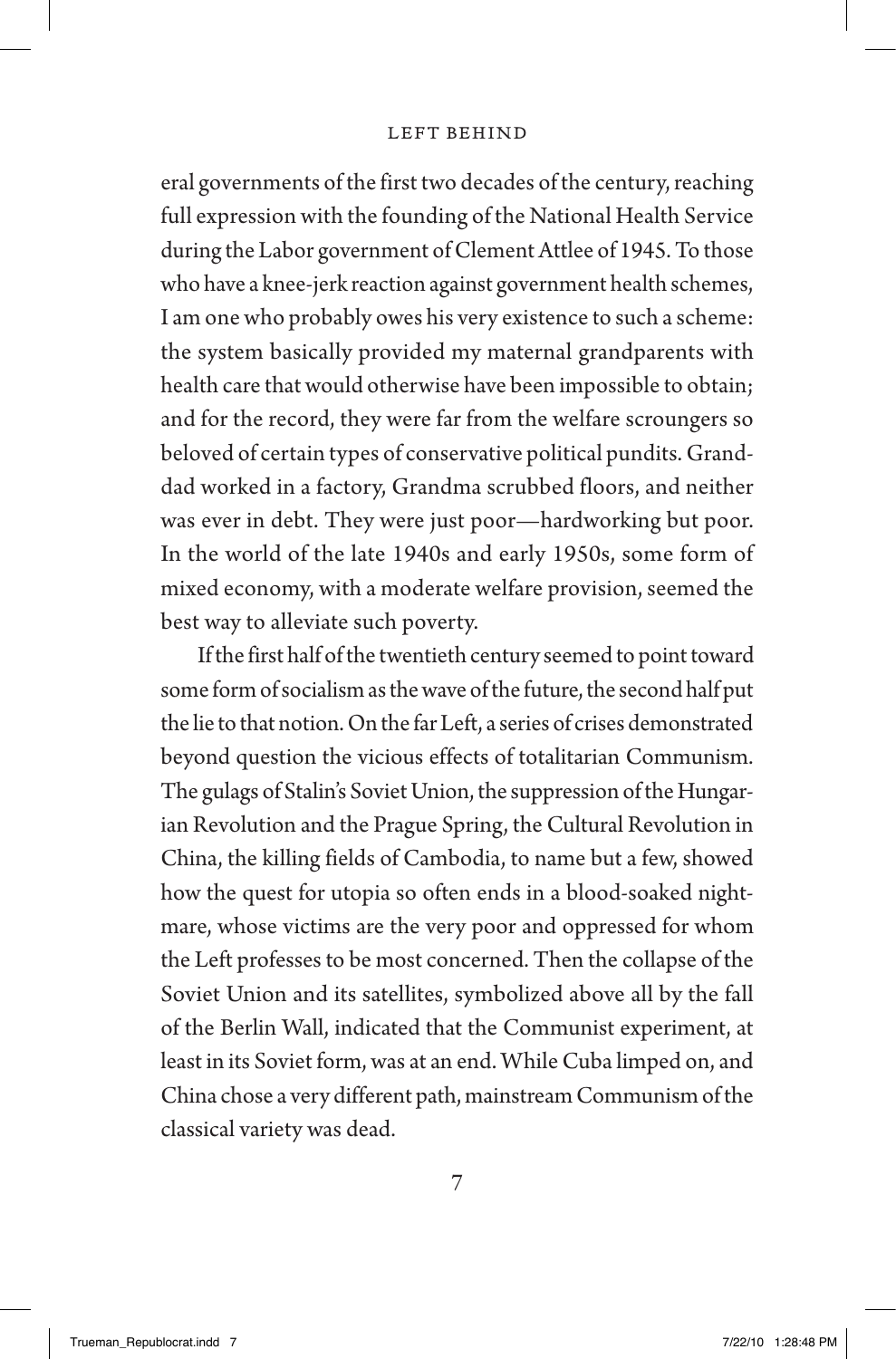While the hard Left was in disarray in the totalitarian regimes of Eastern Europe, the intellectual hard Left of the West had also undergone something of a transformation. I noted above how the Left, for all its diversity on economic issues, originally exhibited a consensus on what constituted the primary form of oppression: it was economic, and involved some people possessing control over things important to quality of life that others lacked. For example, John Doe had fresh running water but fenced off his spring so that Fred Bloggs and his family could not get access to it; Pete Smith insisted on selling his apples at a price that most poor people could not afford; and so on and so forth.

By the 1950s, however, it was becoming clear to a number of Left intellectuals that the long-awaited world revolution was probably not going to come and that the revolutions that had arrived had not produced quite the unequivocal utopias that had been expected. Alongside this, the collapse of the old nineteenth-century European empires after the Second World War, and the rise of nationalist movements in the former imperial colonies, had added new dimensions to notions of liberation. Ethnicity, for example, as much as economics, now started to play a role. In retrospect, it is clear that ethnicity was always a factor, perhaps often a more significant factor than economic class, even in Communist revolutions. But now movements of ethnic liberation became explicitly linked to left-wing ideology, of which the struggle against apartheid in South Africa is perhaps the best known. This was in some ways an odd move; it represented a subtle shift away from oppression seen in purely economic terms (though ethnic oppression typically involves economic oppression). Moreover, with its explicit nationalist and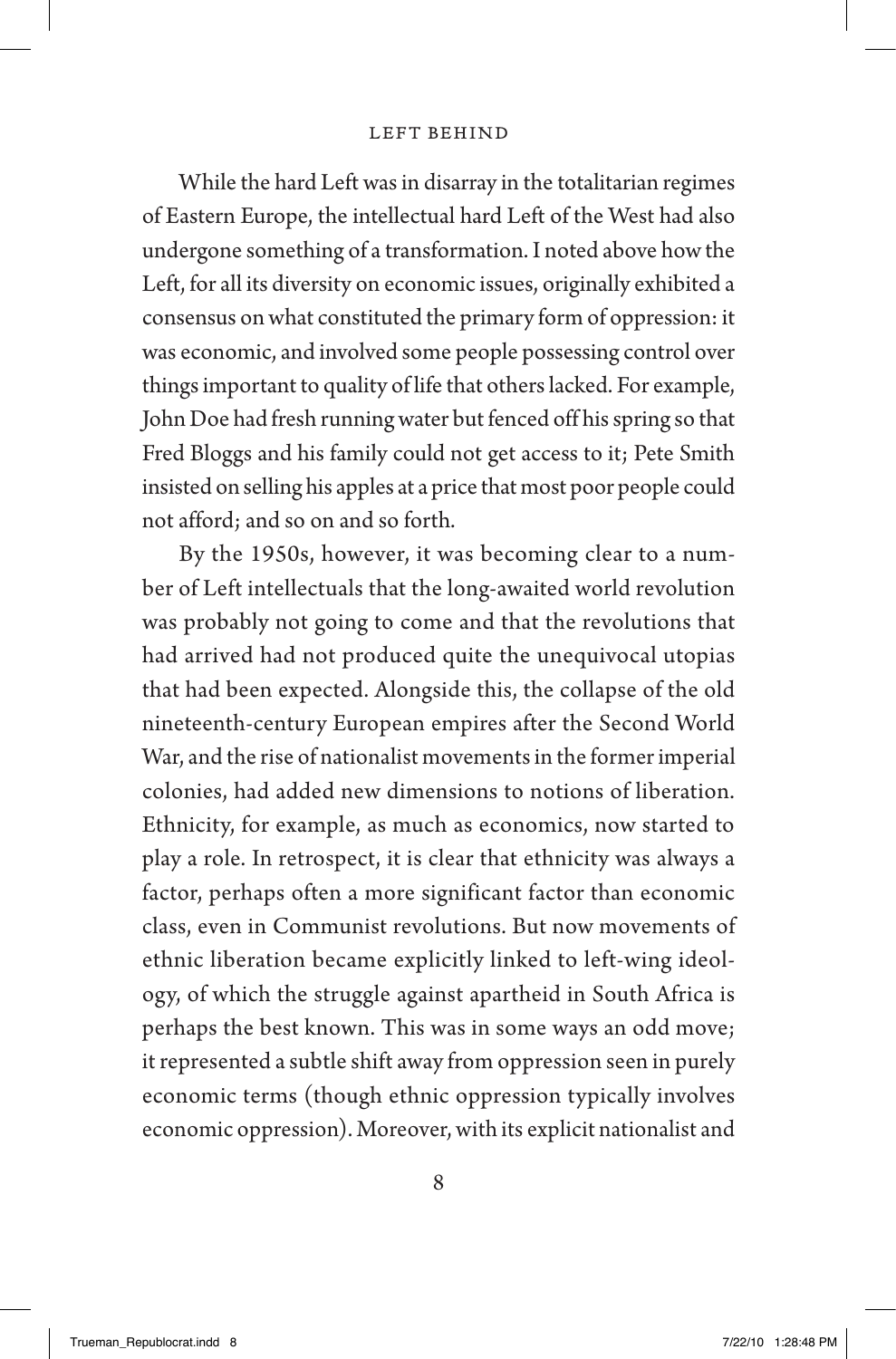ethnic interests, it exhibited some affinities with earlier rightwing movements.

#### MR. MARX MEETS DR. FREUD: THE CHANGING FACE OF OPPRESSION

In addition to the nationalist-left alliance at a practical level, a possibly even more significant alliance was occurring at an intellectual level. In the 1950s and 1960s, the work of a number of Marxist cultural critics, associated with an intellectual group known as the Frankfurt School (because its primary advocates were based at the Institute for Social Research at the University of Frankfurt am Main in what was then West Germany), began to take root. The Frankfurt School was responsible for development of so-called critical theory, which represented an attempt to articulate a future for Marxist-based social change in a way that offered an alternative to both Western liberal democracy and the Stalinism of the Soviet Union. Crucial to the popular politics of the Left was the fusion that certain leaders of the school, most notably Herbert Marcuse, achieved between classical Marxism and Freudianism.

Supplementing the economic categories of Marx with the psychoanalytic categories of Freud, Marcuse and his followers effectively broadened the whole notion of oppression to include the psychological realm. Such a move is dramatic in the implications it has for the way one views politics. Simply put, oppression ceases to be something that can be assessed empirically in terms of external economic conditions and relations, and becomes something rather more difficult to see, i.e., a matter of the psychology of social relations. Marcuse's particular concern was the impact of consumerism,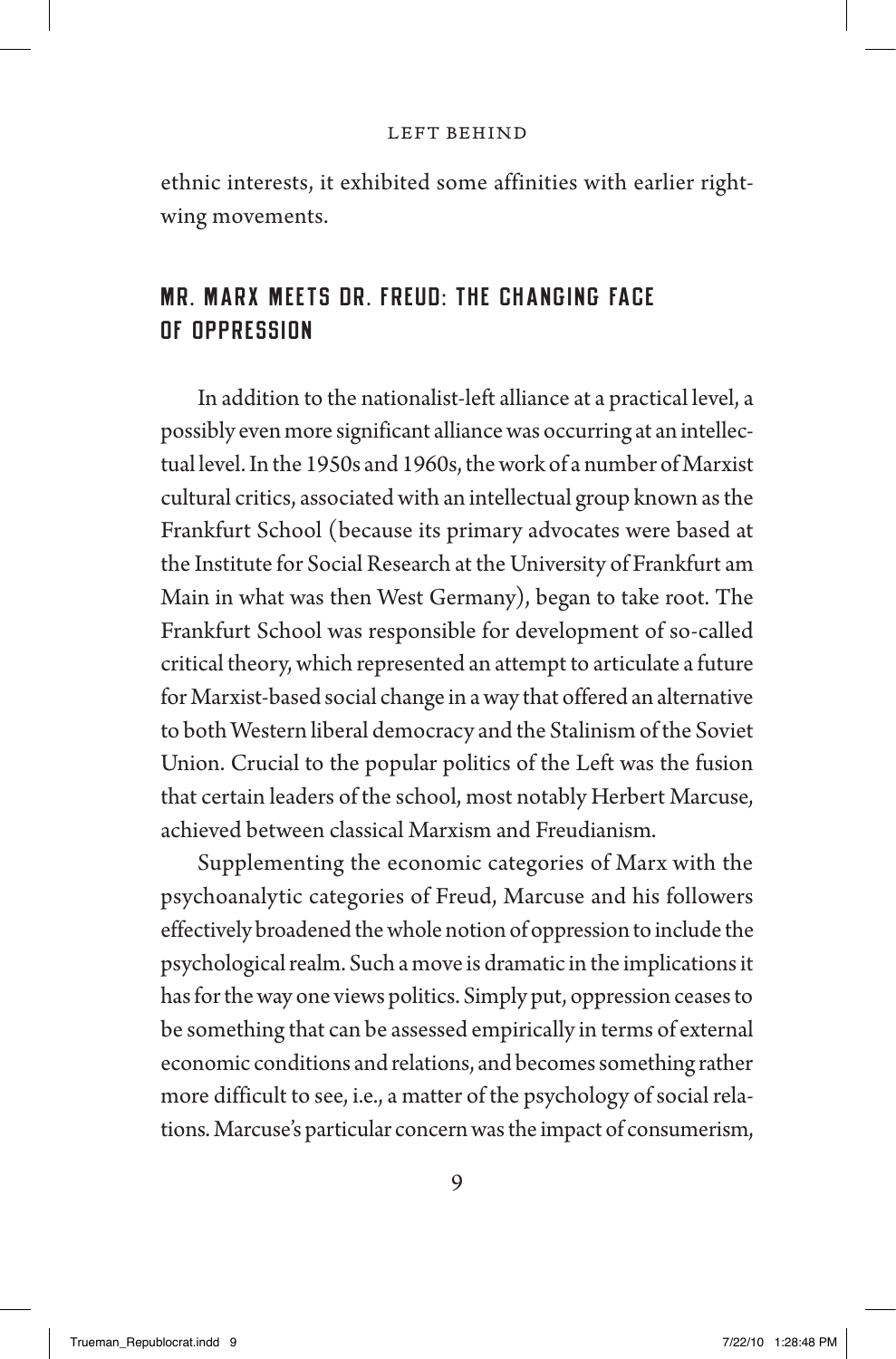the acquisition of material goods, on the individual. The market gave individuals an illusion of freedom, in that they thought they had choice over what they bought. But in fact the kinds of goods available were limited by what the people in charge chose to sell, and the driving forces of the market—advertising, commercials, etc.—were simply a form of propaganda that tricked people into thinking they needed particular goods in order to be happy. The poor, benighted public was the victim of a manipulative capitalism that first created wants and then satisfied them. Thus oppression was psychologized. No longer was it lack of material goods that constituted oppression; now oppression was essentially defined as being tricked into thinking that material goods were the answer.

One can see in the work of Marcuse and company a response to an awkward fact that was becoming increasingly obvious in the 1950s and 1960s. The problem that Marxist intellectuals faced was this: they wanted a workers' revolution that would usher in the proletarian utopia, but in the boom years after World War II, it became increasingly obvious that the working class did not want a workers' utopia; they wanted to own consumer goods. They didn't want workers' councils; they wanted cars, televisions, washing machines, and countless other things. The accumulation of "stuff," not the reorganization of the means of production, was what motivated them. I well remember walking around one of the poorer estates in Aberdeen some years ago and noticing that the number of large, ostentatious satellite dishes attached to the housing blocks seemed to far outstrip anything I ever saw on the middle-class street where I lived. The opium of the people, one might say, was no longer religion; rather, it was televised entertainment. People did not want the vote; they wanted soap operas on demand.

10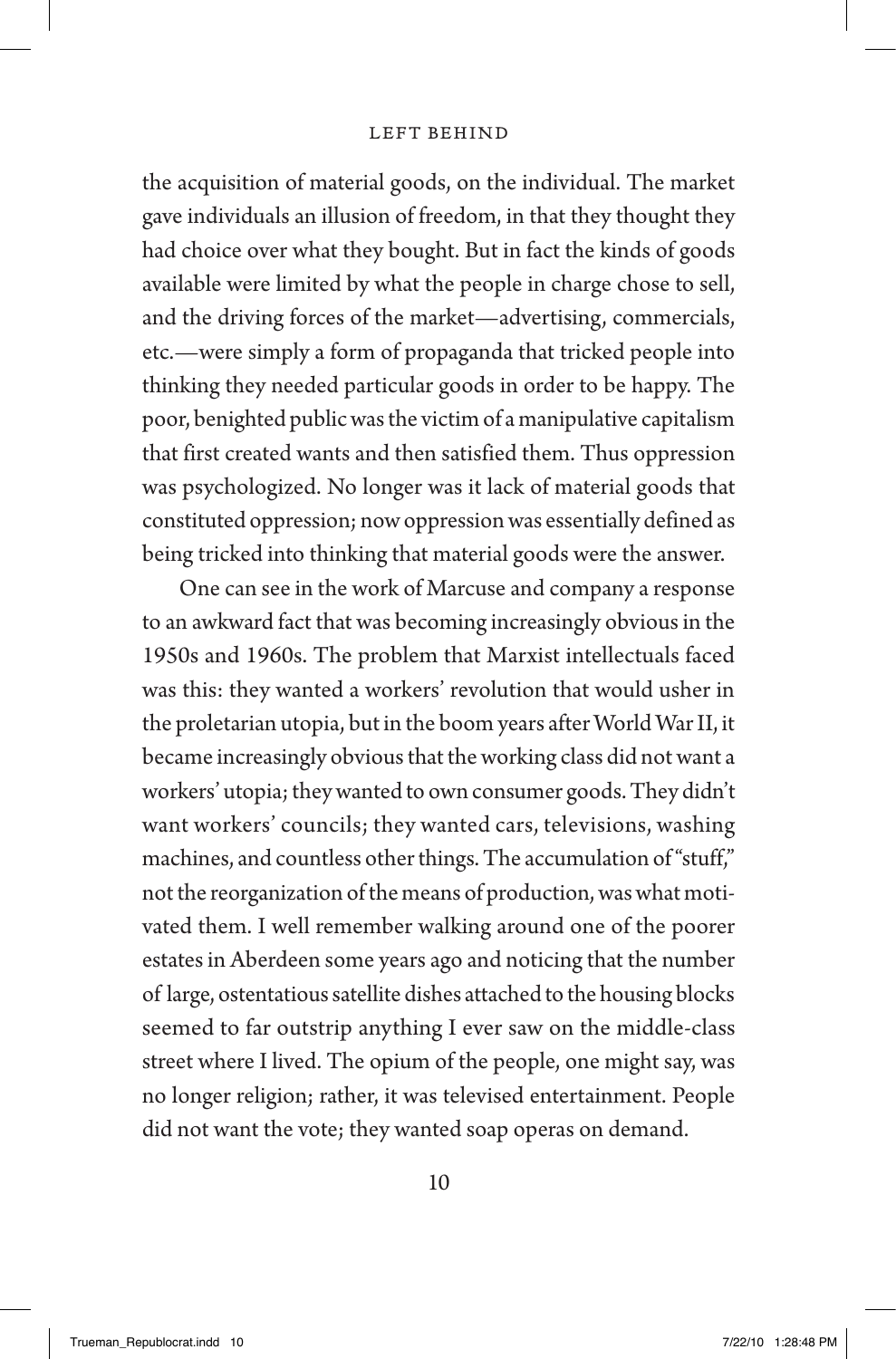Seen in this light, Marcuse's work can be interpreted as a response to the rise of the consumer society; and the political problem of human existence was not poverty so much as inauthenticity—the making of men and women into what they were not designed to be, which consumerism brought into being. It also helped to explain, from the perspective of the Left, why conservative leaders such as Ronald Reagan and Margaret Thatcher proved so popular: they facilitated the consumer society and even appealed across traditional class boundaries. They offered not true, authentic freedom, as Marcuse understood it; they offered the one-dimensional existence of a society that saw meaning in mere material accumulation—the modern equivalent of the Roman bread-and-circuses strategy.

#### HOW AUTHENTICITY MADE THE LEFT INAUTHENTIC

The significance of this move by the Left can hardly be overestimated. By placing notions such as *authenticity* at the center of its agenda, the Left was able to broaden its set of concerns far beyond the mere economic or political in the traditional sense of the word. Indeed, it is arguable that the economic and material concerns that drove the radicals of the nineteenth and early twentieth centuries virtually vanished, to be replaced by a whole set of much more contentious and nebulous issues. Now, with "authenticity" being the goal, and that conceived of in psychological terms, oppression itself was psychologized so that even the person who enjoyed good material conditions might yet be "inauthentic" because of the way in which society imposed its values upon him or her. Oppression takes place inside the head, as individuals are manipulated and kept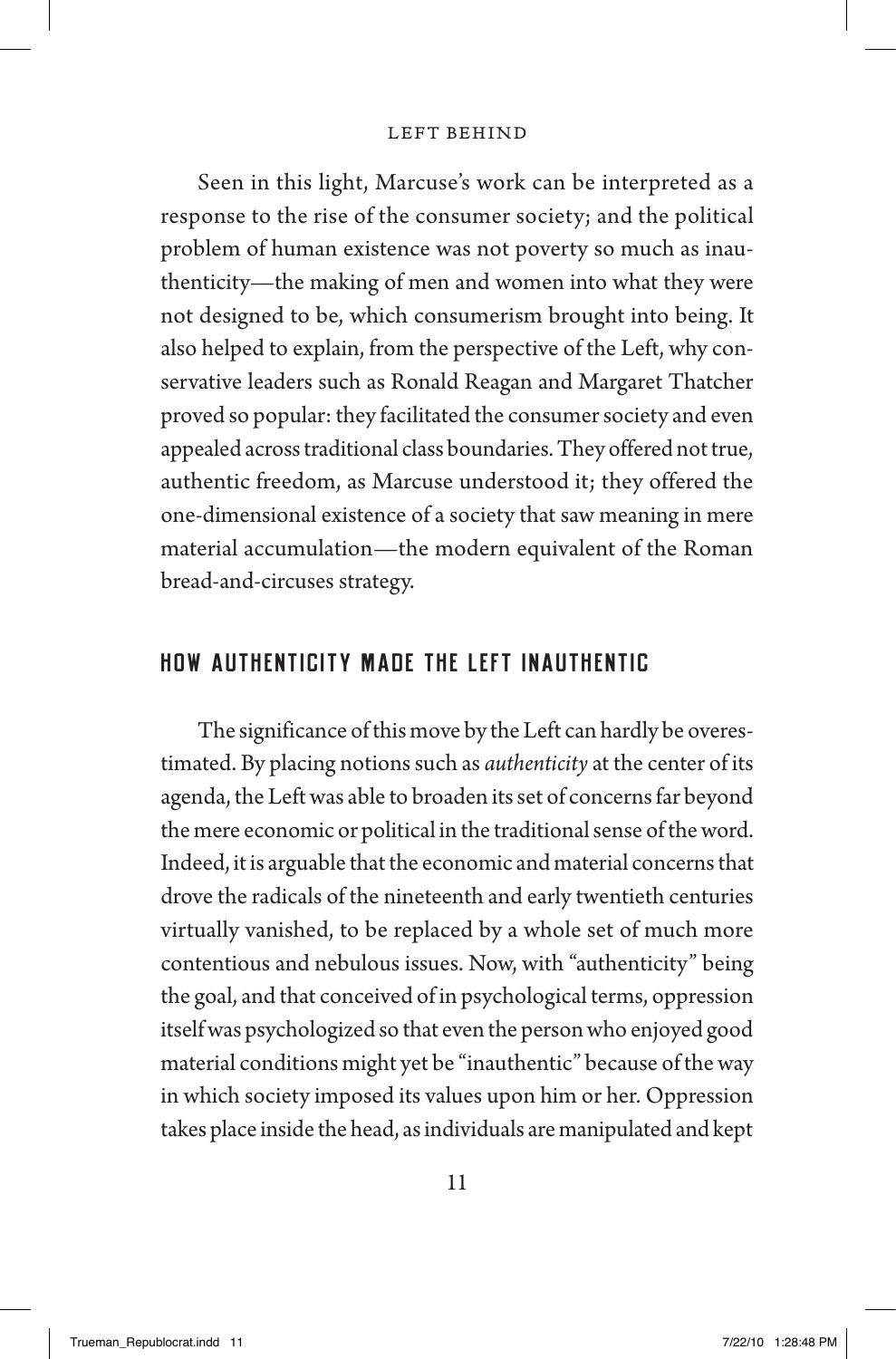quiescent by the forces of mass media and a surfeit of goods and possessions. Cynically, one might say that oppression becomes whatever the Left intellectuals say it is or whatever the lobby groups decide to campaign against.

Such an approach easily combined with a number of other impulses within the wider intellectual culture. Postcolonial thought, with its emphasis on debunking any notion that Western democratic institutions and values were essential goods, argued rather that such things were simply the latest stage of the attempts of the Western powermongers to impose their will and values on the rest of the world. Then, various strands of postmodernism offered critiques of values within Western society itself, particularly in terms of sexual mores and gender roles. To make heterosexuality and monogamous marriage normative was, again, oppressive and prevented the gays, lesbians, and others who might have once been regarded as deviant from being "authentic."

This psychologizing of oppression, combined with postcolonial thinking and postmodernism, has led the organized Left to adopt some strange positions that once would have been antithetical to its philosophy. For example, it has often been the case that the most intolerant groups with regard to homosexuality are working-class; the issue of gay rights is, by and large, the preoccupation of the middle class. So in advocating gay rights, the Left frequently finds itself opposed to the values of the very people it was originally designed to help.

Further, while the Left in origin was supposed to provide a voice to the voiceless, the link that has been forged between abortion and women's rights has meant that the most voiceless of all—the unborn—are those most vigorously silenced by those who should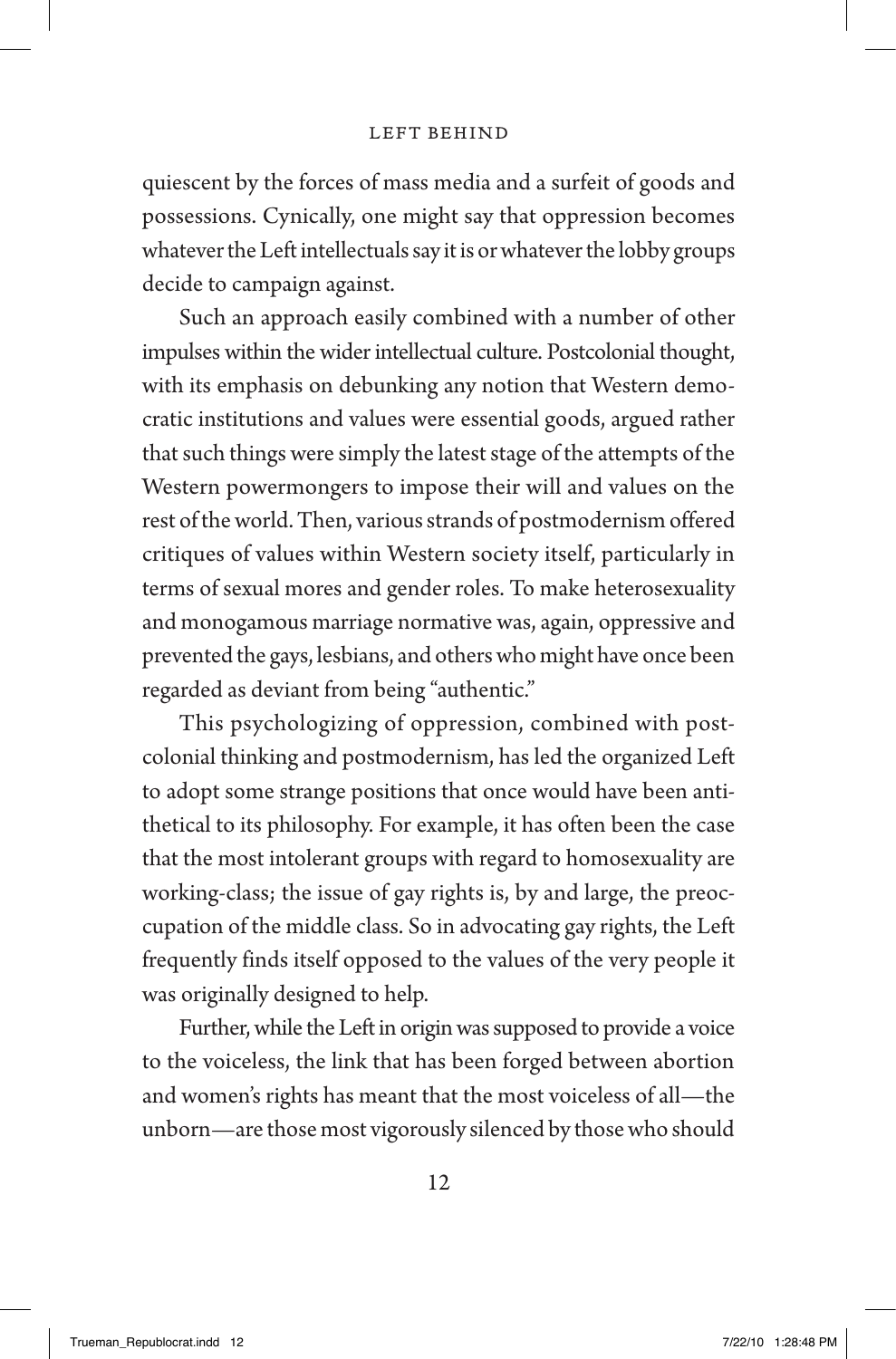be speaking for them. This irony and moral inconsistency has not always been lost on those who would regard themselves as being of the political Left and, in the case of a man such as Nat Hentoff, helped to convert him to the pro-life cause. The anomaly is most embarrassingly obvious at international congresses on women's rights, where women from poorer countries who struggle daily with issues such as clean water, food, female circumcision, etc., often seem bemused by the obsession of the materially well-off women of the West with the matter of abortion. This hijacking of the Left by identity politics means that the current struggles in which the Left are engaged are not of a kind that my grandfather would have recognized, and represent rather a betrayal of the Old Left.

Then, of course, the most obvious problems occur with wars and international relations. Growing up in the 1970s and 1980s, I could never quite understand why the Right wanted a boycott of the 1980 Olympics over the Soviet invasion of Afghanistan, but opposed sporting bans on South Africa, while the Left was outraged at any attempt to boycott the Olympics, because "politics should be kept out of sport," yet reviled any sports person who had contact with South Africa. The answer, of course, was that neither side was really concerned about freedom; it was more about which regime was more acceptable. That the Left thought the world of Brezhnev and company—most of whom had blood on their hands from rising under Stalin, not to mention their subsequent involvement in repression—somehow better than the world of Vorster and Botha was ridiculous, but it showed how far they had come from original ideals of human rights.

Yet the situation today is, if anything, worse. The Left's opposition to the wars in Afghanistan and Iraq is odd, given that both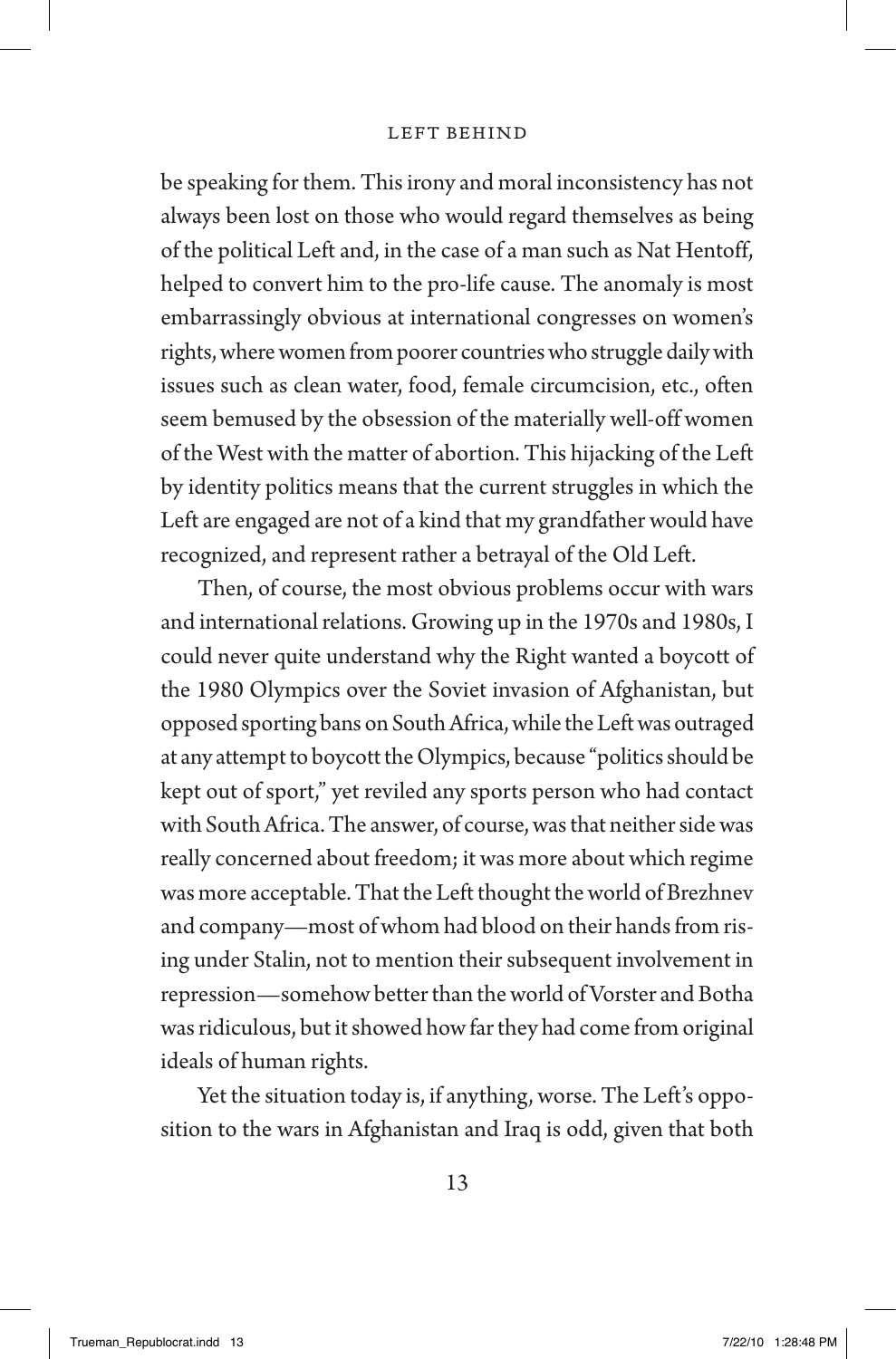represented feudal regimes with despicable records on human rights. That the regimes were nasty and vicious does not justify an outside power invading sovereign territory; but to listen to much of the rhetoric on the Left and to see the craven obeisance paid to a man like Saddam Hussein by a so-called man of the Left like British MP George Galloway is sickening. The Left was supposed to be committed to speaking up against oppression *wherever* it may be found, not simply in those countries allied to the West; it has degenerated at points into little more than a knee-jerk and childish reaction against anything that middle America and middle Britain consider valuable or worthwhile.

There are plenty of other absurd examples of the way in which the Left has been hijacked by special-interest groups. One can think of how the trendy poststructuralist thinker Michel Foucault, whose academic work was targeted at unmasking the secret agendas of those with power, welcomed the Islamic Revolution in Iran in 1979. More recently, I was struck at the outrage that greeted Barack Obama's choice of Rick Warren, the megachurch pastor, to pray at his inauguration. I have many questions and concerns about Warren's theology, but I take my hat off to him in terms of the various social causes to which he has committed himself and devoted time and money, including projects to help the poor both in America and abroad. What was interesting was that all his admirable work on behalf of the suffering and the physically destitute counted as nothing to the pundits of the Left in the light of his opposition to gay marriage. So a man who has helped to feed the hungry and clothe the naked is still regarded as a callous, right-wing head case by a group of middle-class commentators and activists, simply because he is opposed to allowing middle-class

14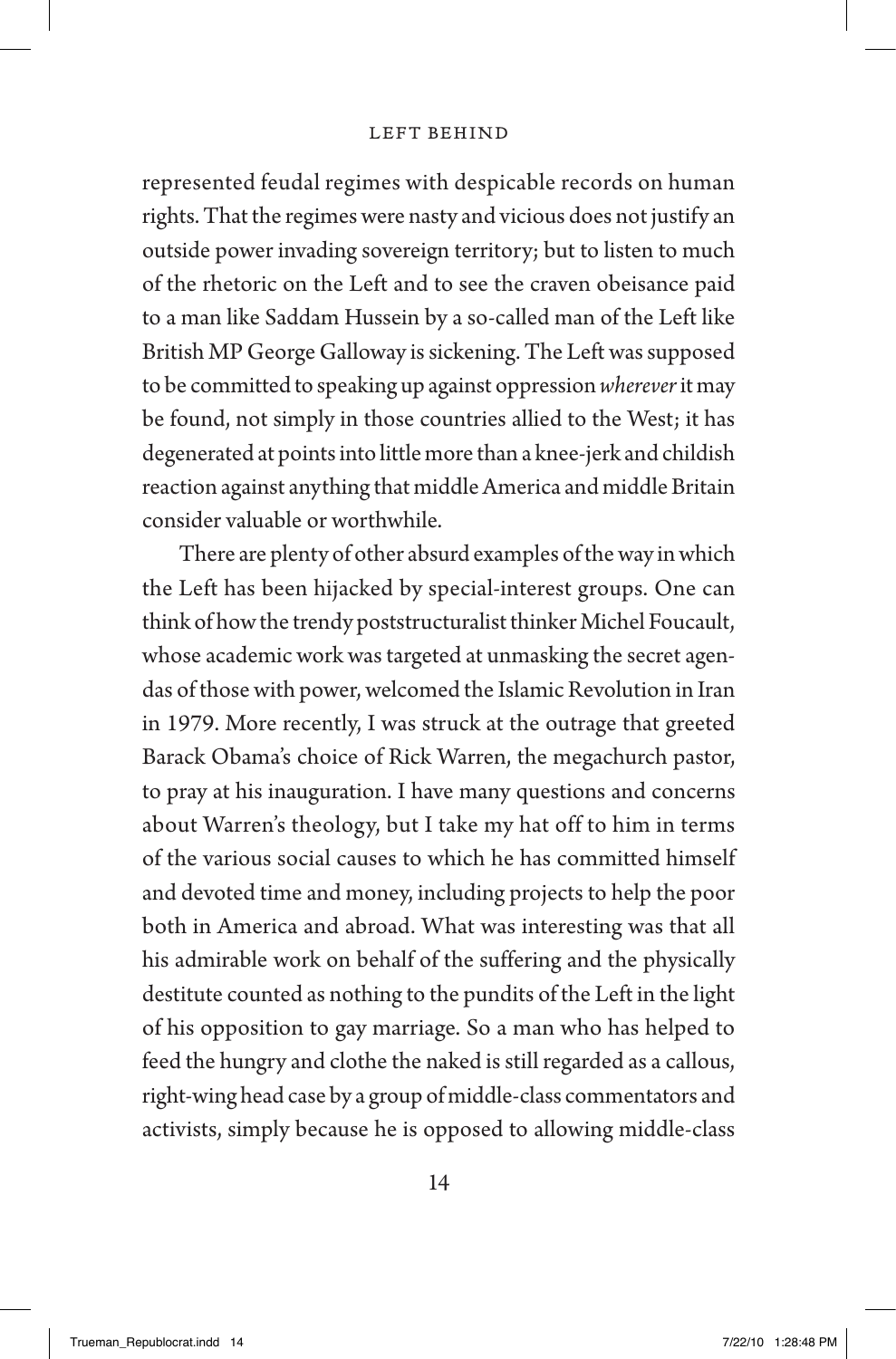homosexuals and lesbians to achieve middle-class respectability. It is a strange world where well-fed television hosts, dressed in Armani suits, Vera Wang dresses, and Jimmy Choo shoes, trash a man with an exemplary record on poverty, simply because he cannot support a middle-class lobby group. But such is the hijacking of the Left by those whose agendas are far removed from the old-nineteenth- and early-twentieth-century vision of the universal franchise, decent wages and working conditions, basic health care, and sanitary housing. Call me old-fashioned, but I am not sure that stopping Melissa Etheridge from marrying her partner and enjoying the consequent tax breaks and hospital visiting privileges is in quite the same league of importance as providing clean water to a village in Africa or polio vaccinations for children in Asia, or helping to stop the street violence in Philadelphia. Yet the former cause seems to grip the imagination of the political parties far more than any of the latter.

#### EVANGELICALS AND THE NEW LEFT

Most of us have come across those evangelicals who, in reaction to the Religious Right, like to parade the fact they vote Democratic in a kind of schoolboyish "Aren't I naughty?" kind of way. It's often an empty gesture, a kind of theological vegetarianism; vegetarians do something that costs them nothing, but my, oh my, does it not make them feel morally superior to the rest of us. So many of the evangelical intelligentsia have bought the concerns of the New Left, with its nebulous and psychologized notions of oppression, which allow for many a "right on" gesture that costs them nothing. Even as I wrote this chapter, the evangelical world threw up an example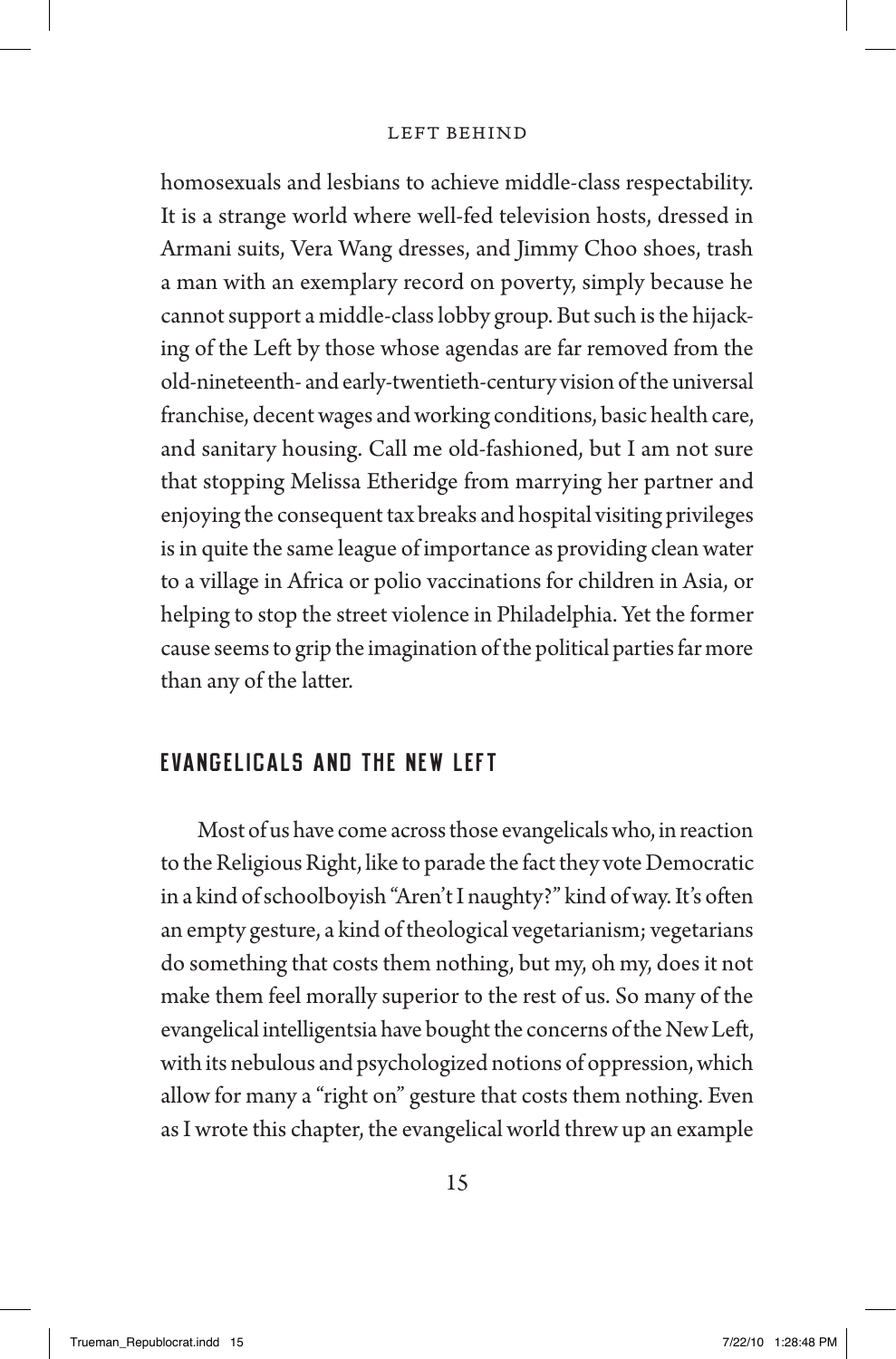that shows that, as usual, the trendies of American evangelicalism ape the wider culture, always a day late and a dollar short, and always in a way that makes them look ridiculously sanctimonious and self-important. In February 2010, Dr. Philip Ryken, the pastor of Tenth Presbyterian Church in Philadelphia, accepted the position of Wheaton College's president. Immediately, the blog world erupted with the noise of heartfelt cries about how dreadful it was that the job was being given to a middle-class white male intellectual rather than a representative of a minority (as defined by the middleclass consensus, one presumes). Most of the cries, of course, came as usual from—ahem—middle-class white intellectuals, with quite a few male representatives among them; but not one of those intellectuals was, as far as I know, resigning his own job in order to make way for a minority candidate and to help with the ending of oppression. Thus the self-righteous outrage was as self-contradictory as it was predictable—a typical display of New Left concerns that cost the whiners nothing and were therefore worth nothing. They mewled and they puked, but they did not hold themselves to the same standard to which they wished to hold the Wheaton board and Dr. Ryken. Nor, perish the thought, did they see themselves as candidates to make self-sacrificial examples for others. It is so much easier to lob brickbats at others—and it helps the conscience so much to do it in a righteous cause—than it is actually to make a costly stand oneself. The whole phenomenon was quite simply a sickening display of smugly self-righteous indignation; yet the verdict on Dr. Ryken, the quintessential middle-class white man, is surely just, for a jury of his peers has after all delivered it.

Far from standing as a testimony against the culture and for biblical categories of oppression and liberation, the trendy evan-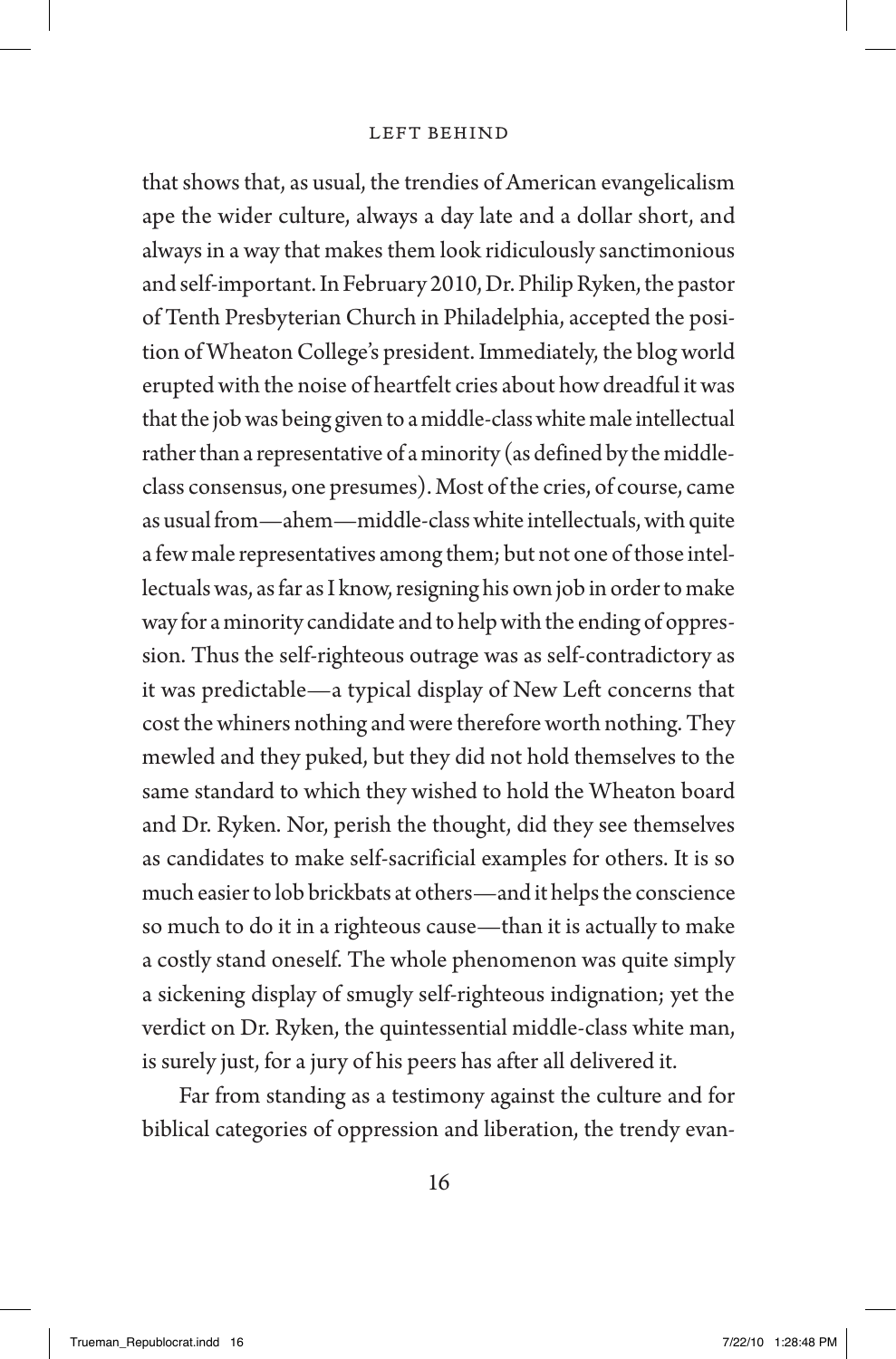gelical Left on display that day clearly enjoys empty, consciencesalving gestures as much as the trendy political Left. After all, it is far easier to sit at a Starbucks Wi-Fi hot spot taking blog swipes at college appointments, or moaning about the mere existence of a few small Protestant denominations that do not ordain women (and whose mere existence seems to "oppress" those who have never even darkened their doors), than to address real matters of oppression, persecution, and tyranny in the world.

#### CONCLUSION

For someone like me, here lies the heart of the problem of the New Left: once the concerns of the Left shifted from material, empirical issues—hunger, thirst, nakedness, poverty, disease to psychological categories, the door was opened for everyone to become a victim and for anyone with a lobby group to make his or her issue the Big One for this generation. "Authenticity" and "inauthenticity" are entirely subjective categories, and forms of oppression are thus whatever the oppressed person claims them to be. This is why the media outrage that greets a perceived racist or homophobic comment often far outstrips that which greets scenes of poverty and famine, and it is what leads the likes of Richard Rorty to compare the Holocaust of the Jews in the 1930s and 1940s to the treatment of homosexuals in America and to do so with an apparently straight face. At that point, we are truly in a la-la land with no moral compass, a place that should provoke nothing but ridicule and contempt. This is not to say that bigotry of any kind is at all acceptable or desirable, but to argue that the Left has lost all sense of proportion with regard to what is and is not of most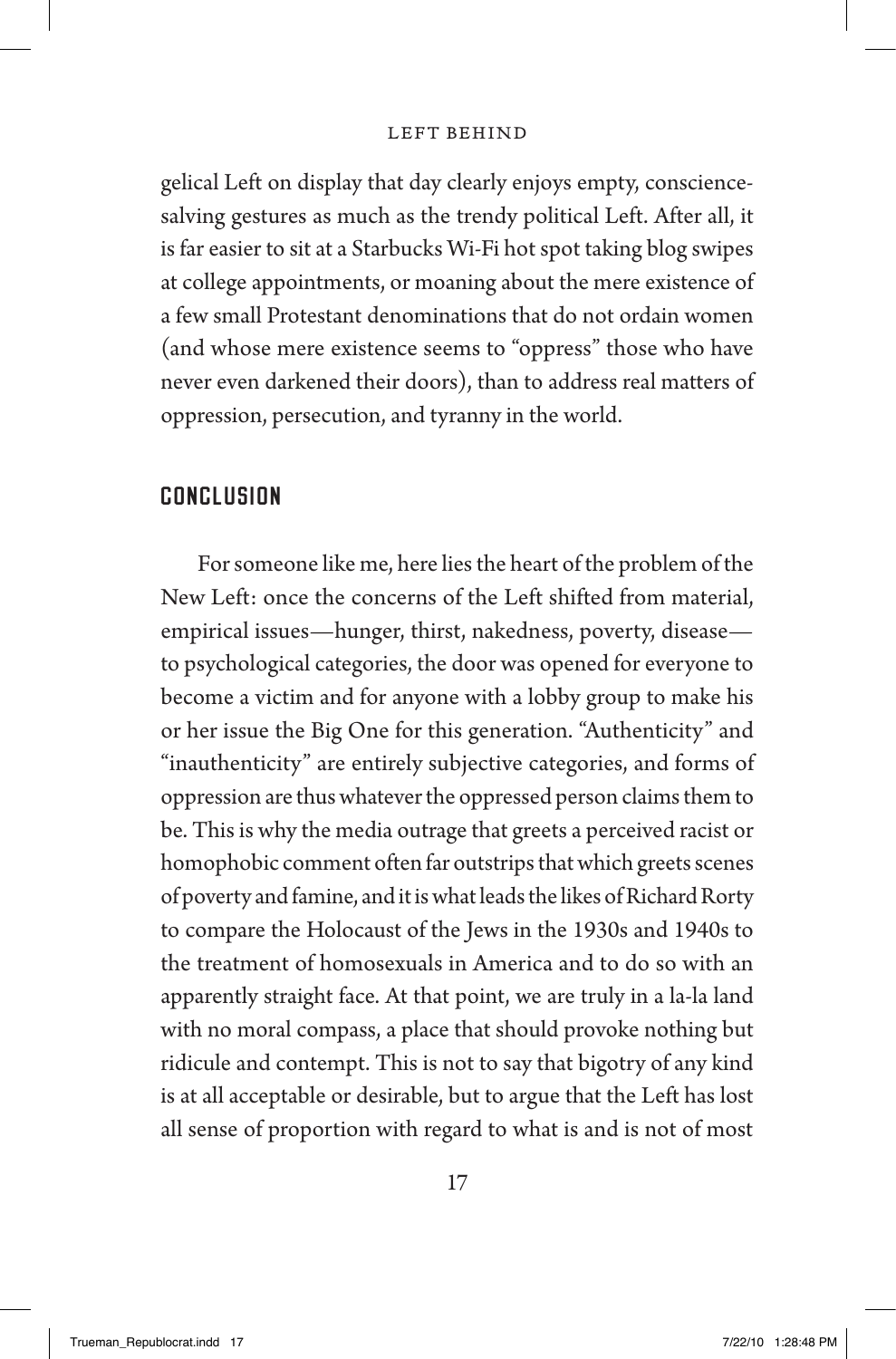pressing importance. It has become, by and large, the movement of righteous rhetorical pronouncements on total trivia.

As the Left adopted such concerns as gay rights and abortion as touchstone issues, those of us with strong religious convictions on these matters found ourselves essentially alienated from the parties to which our allegiance would naturally be given. The parties of the Right, while representing to an extent, and at least on paper, positions on these matters with which we are comfortable, yet also represent policies in other areas where we find ourselves in fundamental disagreement. If you do not think an untrammeled free market is the answer to society's ills, and if you believe there is such a thing as society and government that, as the democratically elected instrument of that society, has a role to play in health care and helping the poor, where do you turn in a world where the big issues on the Left are gay marriage and a woman's right to choose? Thus I find myself politically homeless, restless, and disenchanted, and I suspect I am not alone.

Now, I need to anticipate the argument of a later chapter here: I believe that on certain issues there is no obviously "Christian" position. I am inclined to include among such issues the wars in Iraq and Afghanistan, the appropriateness of trade unions, rates of direct and indirect taxation, etc. To make any of these things acid tests of Christian orthodoxy is to go well beyond anything the Bible teaches or that the church has felt it necessary to define over the two thousand years of its existence.

Even more, however, I believe that even on those issues where Christians agree on what the end results should be, there is yet room—significant room—for Christians to disagree on how these might be achieved. Thus, for example, it is an unequivocal demand